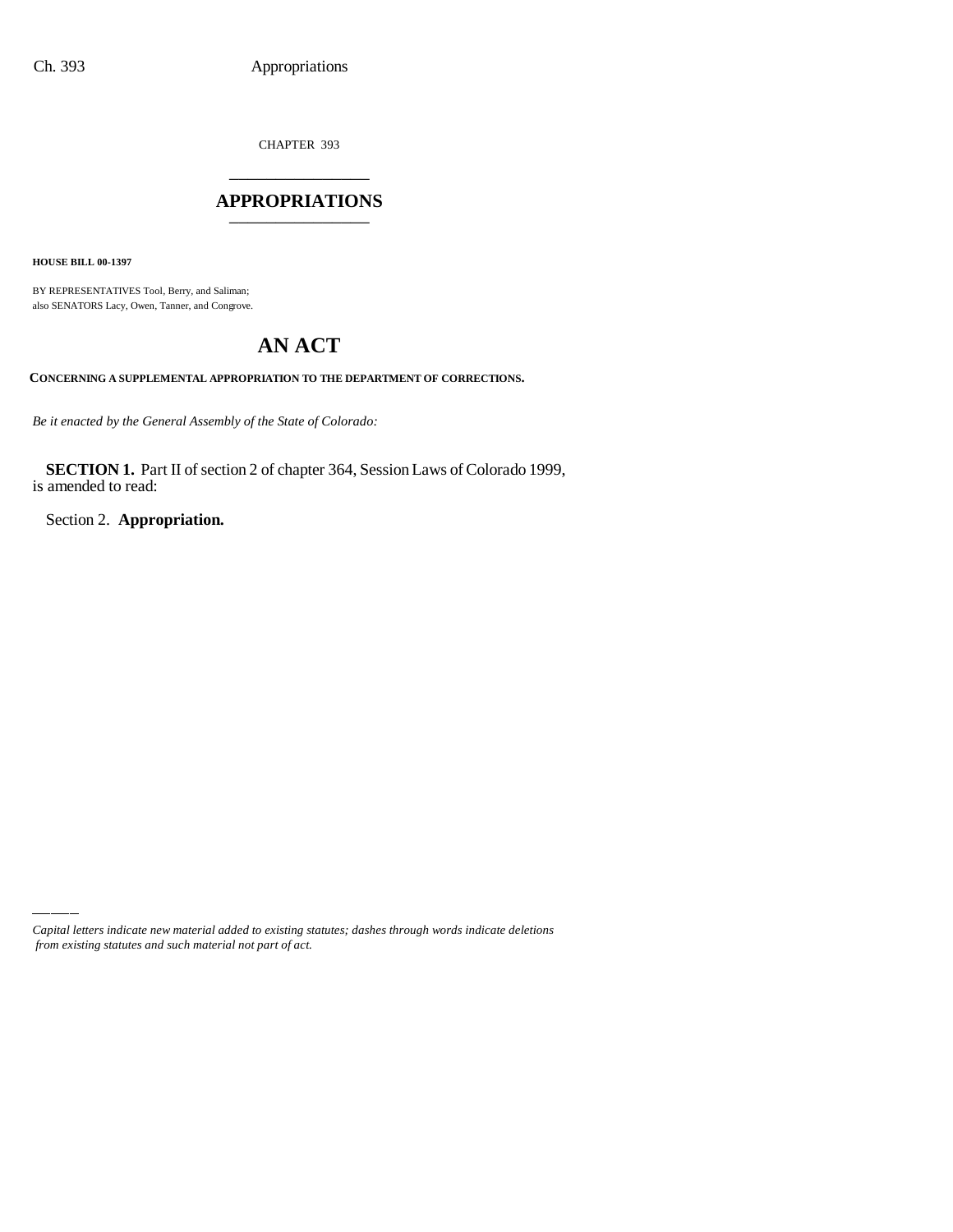|                                                           |                 |              | <b>APPROPRIATION FROM</b> |                |                       |                       |                |
|-----------------------------------------------------------|-----------------|--------------|---------------------------|----------------|-----------------------|-----------------------|----------------|
|                                                           |                 |              |                           | <b>GENERAL</b> |                       | <b>CASH</b>           |                |
|                                                           | ITEM &          |              | <b>GENERAL</b>            | <b>FUND</b>    | CASH                  | <b>FUNDS</b>          | <b>FEDERAL</b> |
|                                                           | <b>SUBTOTAL</b> | <b>TOTAL</b> | <b>FUND</b>               | <b>EXEMPT</b>  | <b>FUNDS</b>          | <b>EXEMPT</b>         | <b>FUNDS</b>   |
|                                                           | \$<br>\$        |              | \$                        | \$             | \$                    | \$                    | \$             |
|                                                           |                 |              | <b>PART II</b>            |                |                       |                       |                |
|                                                           |                 |              | DEPARTMENT OF CORRECTIONS |                |                       |                       |                |
| (1) MANAGEMENT                                            |                 |              |                           |                |                       |                       |                |
| (A) Executive Director's Office Subprogram <sup>7,8</sup> |                 |              |                           |                |                       |                       |                |
| <b>Personal Services</b>                                  | 4,135,505       |              | 4,020,715                 |                |                       | $H4,790(T)^{n}$       |                |
|                                                           | 4,147,505       |              |                           |                |                       | $126,790(T)^{a}$      |                |
|                                                           |                 |              | $(67.1$ FTE)              |                |                       | $(2.5 \text{ FFE})$   |                |
|                                                           |                 |              |                           |                |                       | $(3.0$ FTE)           |                |
| Health, Life, and Dental                                  | 10.897.272      |              | 10.542.413                |                | $47,466^{\rm b}$      | $307,393^{\circ}$     |                |
|                                                           | 10,825,300      |              | 10,470,441                |                |                       |                       |                |
| Short-term Disability                                     | 365,702         |              | 353,203                   |                | $1,614^d$             | $10,885$ <sup>c</sup> |                |
|                                                           | 361,453         |              | 348,954                   |                |                       |                       |                |
| Salary Survey, Anniversary                                |                 |              |                           |                |                       |                       |                |
| Increases, and Shift                                      |                 |              |                           |                |                       |                       |                |
| Differential                                              | 13,691,272      |              | 13.223.354                |                | $60.434$ <sup>d</sup> | 407,484°              |                |
|                                                           |                 |              | 13,186,623                |                | $97,165^h$            |                       |                |
| Workers' Compensation                                     | 3,871,548       |              | 3,739,233                 |                | $17,089$ <sup>d</sup> | $115,226^{\circ}$     |                |
| <b>Operating Expenses</b>                                 | 432,023         |              | 415,491                   |                |                       | $16,532^e$            |                |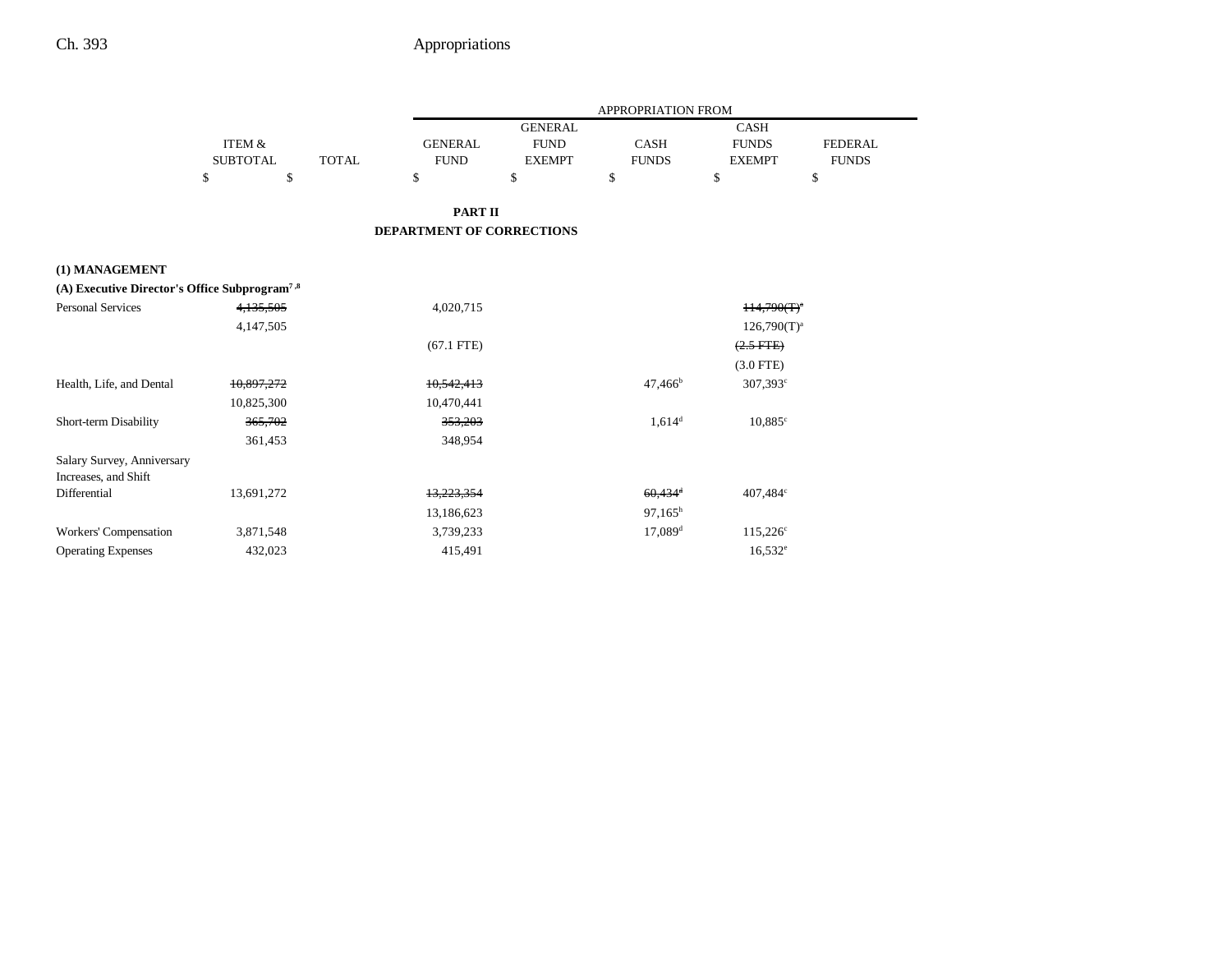| Legal Services for 16,089  |                          |           |                      |                      |
|----------------------------|--------------------------|-----------|----------------------|----------------------|
| hours                      | $1,031,371$ <sup>f</sup> | 1,002,299 | $3.755$ <sup>d</sup> | $25.317^{\circ}$     |
| Payment to Risk Management |                          |           |                      |                      |
| and Property Funds         | 2,156,465                | 2,082,765 | $9.519$ <sup>d</sup> | $64.181^{\circ}$     |
| <b>Leased Space</b>        | 1,643,524                | 1,449,078 | $3,150^{\rm g}$      | 191,296 <sup>c</sup> |
|                            | 1,608,364                | 1,413,918 |                      |                      |
| <b>Start-up Costs</b>      | 13,395                   | 13,395    |                      |                      |
|                            | 38,238,077               |           |                      |                      |
|                            | 38,138,696               |           |                      |                      |

<sup>a</sup> Of this amount, \$63,684 \$75,684 shall be from State Victims Assistance and Law Enforcement funds appropriated in the Department of Public Safety, Division of Criminal Justice and \$51,106 shall be from reserves in the Drug Offender Surcharge Fund.

b Of this amount, \$41,250 shall be from sales revenues earned by the Canteen Operation and \$6,216 shall be from fees collected for monitoring private prisons.

c These amounts shall be from sales revenues earned by Correctional Industries.

d These amounts shall be from sales revenues earned by the Canteen Operation.

e Of this amount, \$10,301 shall be from State Victims Assistance and Law Enforcement funds appropriated in the Department of Public Safety, Division of Criminal Justice and \$6,231 shall be from reserves in the Drug Offender Surcharge Fund.

f Of this amount, \$850,626 shall be used to purchase 16,089 hours of legal services from the Department of Law, \$81,745 shall be used to contract for legal services from private firms for litigation at Rifle Correctional Center, and \$99,000 shall be used to contract for legal services from private firms for litigation at Trinidad Correctional Facility.

<sup>g</sup> This amount shall be from fees collected for monitoring private prisons.

<sup>h</sup> Of this amount, \$60,434 shall be from sales revenues earned by the Canteen Operation and \$36,731 shall be from fees collected for monitoring PRIVATE PRISONS.

#### **(B) Jail Backlog Subprogram**

| <b>Personal Services</b> | 552,902 | 552.902 <sup>a</sup> |
|--------------------------|---------|----------------------|
|                          |         | $(13.5$ FTE)         |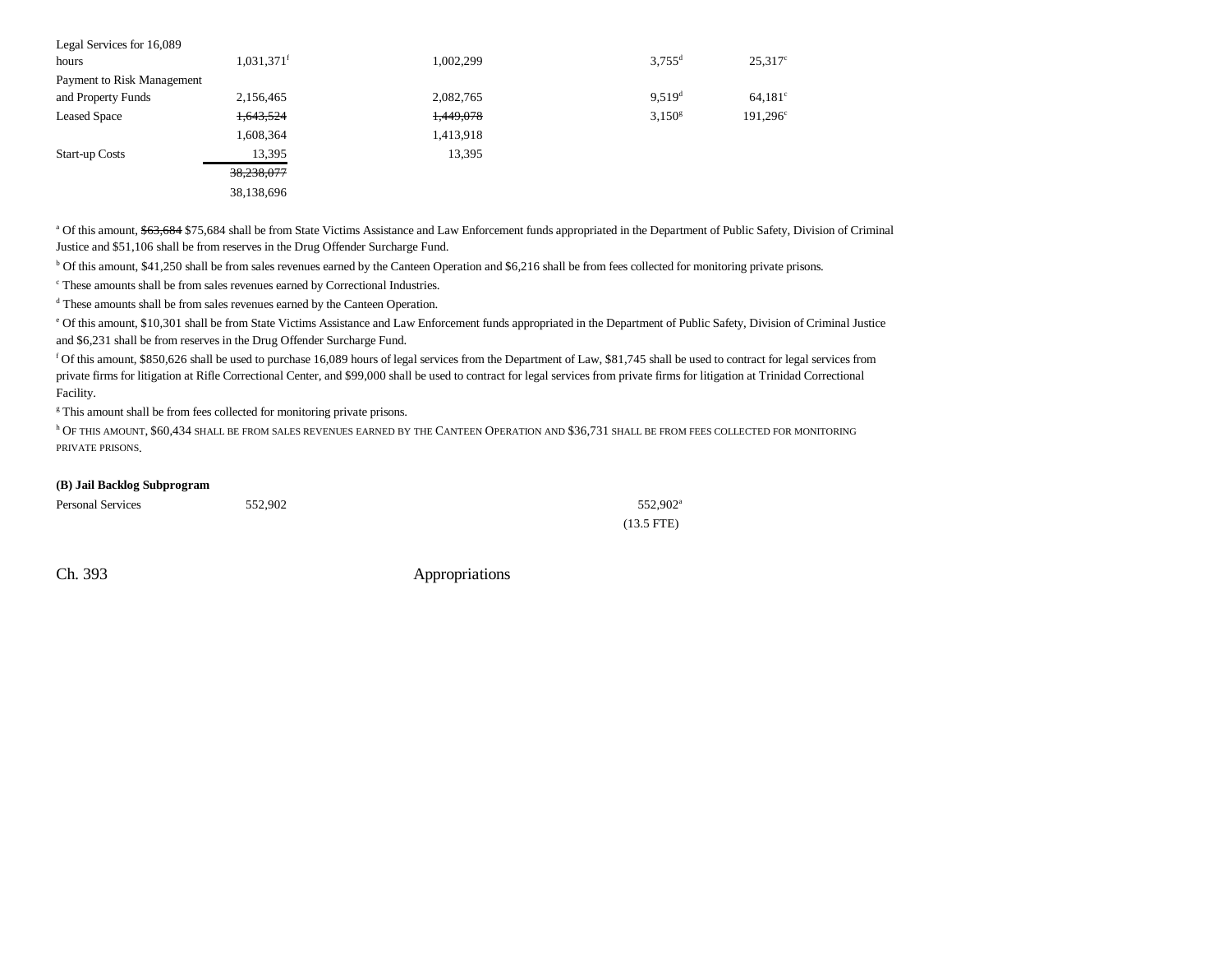|                                               |                 |        |              | <b>APPROPRIATION FROM</b> |                               |                      |                             |                        |
|-----------------------------------------------|-----------------|--------|--------------|---------------------------|-------------------------------|----------------------|-----------------------------|------------------------|
|                                               | ITEM &          |        |              | <b>GENERAL</b>            | <b>GENERAL</b><br><b>FUND</b> | <b>CASH</b>          | <b>CASH</b><br><b>FUNDS</b> | <b>FEDERAL</b>         |
|                                               | <b>SUBTOTAL</b> |        | <b>TOTAL</b> | <b>FUND</b>               | <b>EXEMPT</b>                 | <b>FUNDS</b>         | <b>EXEMPT</b>               | <b>FUNDS</b>           |
|                                               | \$              | \$     |              | \$                        | \$                            | \$                   | \$                          | \$                     |
|                                               |                 |        |              |                           |                               |                      |                             |                        |
| <b>Operating Expenses</b>                     | 187,083         |        |              |                           |                               | 187,083 <sup>a</sup> |                             |                        |
| <b>Start-up Costs</b>                         |                 | 15,420 |              |                           |                               | $15,420^{\circ}$     |                             |                        |
| Payments to House State                       |                 |        |              |                           |                               |                      |                             |                        |
| Prisoners in Local Jails <sup>9</sup>         | 6,867,316       |        |              | 6,867,316                 |                               |                      |                             |                        |
|                                               | 5,567,009       |        |              | 5,567,009                 |                               |                      |                             |                        |
| Payments to House State                       |                 |        |              |                           |                               |                      |                             |                        |
| Prisoners in Private Facilities <sup>9,</sup> |                 |        |              |                           |                               |                      |                             |                        |
| 10                                            | 35,082,729      |        |              | 30,172,631                |                               |                      |                             | 4,910,098 <sup>b</sup> |
|                                               | 42,672,321      |        |              | 37,927,293                |                               |                      |                             | 4,745,028 <sup>b</sup> |
|                                               | 42,705,450      |        |              |                           |                               |                      |                             |                        |
|                                               | 48,994,735      |        |              |                           |                               |                      |                             |                        |

<sup>a</sup> These amounts shall be from fees collected for monitoring private prisons.

<sup>b</sup> This amount shall be from a federal reimbursement for housing illegal aliens that is anticipated to be awarded in the 1999-2000 fiscal year and is subject to appropriation by the General Assembly.

#### 80,943,527

87,133,431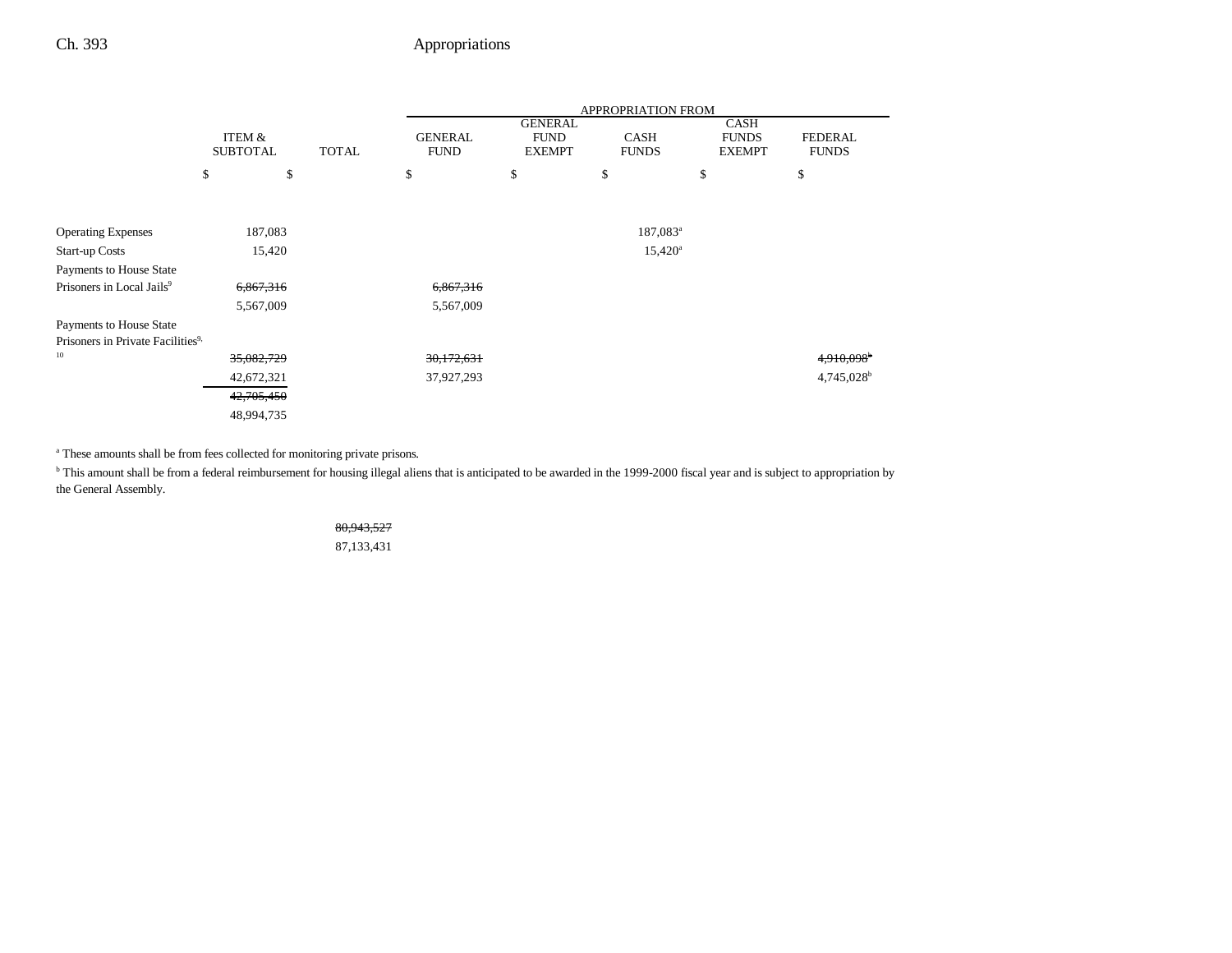## **(2) INSTITUTIONS**

| (A) Utilities Subprogram <sup>11</sup> |             |            |         |
|----------------------------------------|-------------|------------|---------|
| (1) Water Rights Management            |             |            |         |
| <b>Personal Services</b>               | 22,330      |            |         |
|                                        | $(0.5$ FTE) |            |         |
| <b>Operating Expenses</b>              | 350         |            |         |
| <b>Contract Services for Private</b>   |             |            |         |
| Legal and Engineering                  |             |            |         |
| Consultants                            | 95,172      |            |         |
| <b>Start-up Costs</b>                  | 4,465       |            |         |
|                                        | 122,317     | 122,317    |         |
| (2) Utilities                          | 10,588,138  | 10,088,511 | 499,627 |
|                                        | 10,584,644  | 10,085,017 |         |

a This amount shall be from sales revenues earned by Correctional Industries.

#### **(B) Maintenance Subprogram**

| <b>Personal Services</b>    | 11,377,242    |                |
|-----------------------------|---------------|----------------|
|                             | 11,355,810    |                |
|                             | $(255.4$ FTE) |                |
|                             | $(254.8$ FTE) |                |
| <b>Operating Expenses</b>   | 3,243,071     |                |
|                             | 3,238,960     |                |
| <b>Purchase of Services</b> | 136,606       |                |
|                             | 14.756.919    | 14.756.919     |
|                             | 14,731,376    | 14,731,376     |
| Ch. 393                     |               | Appropriations |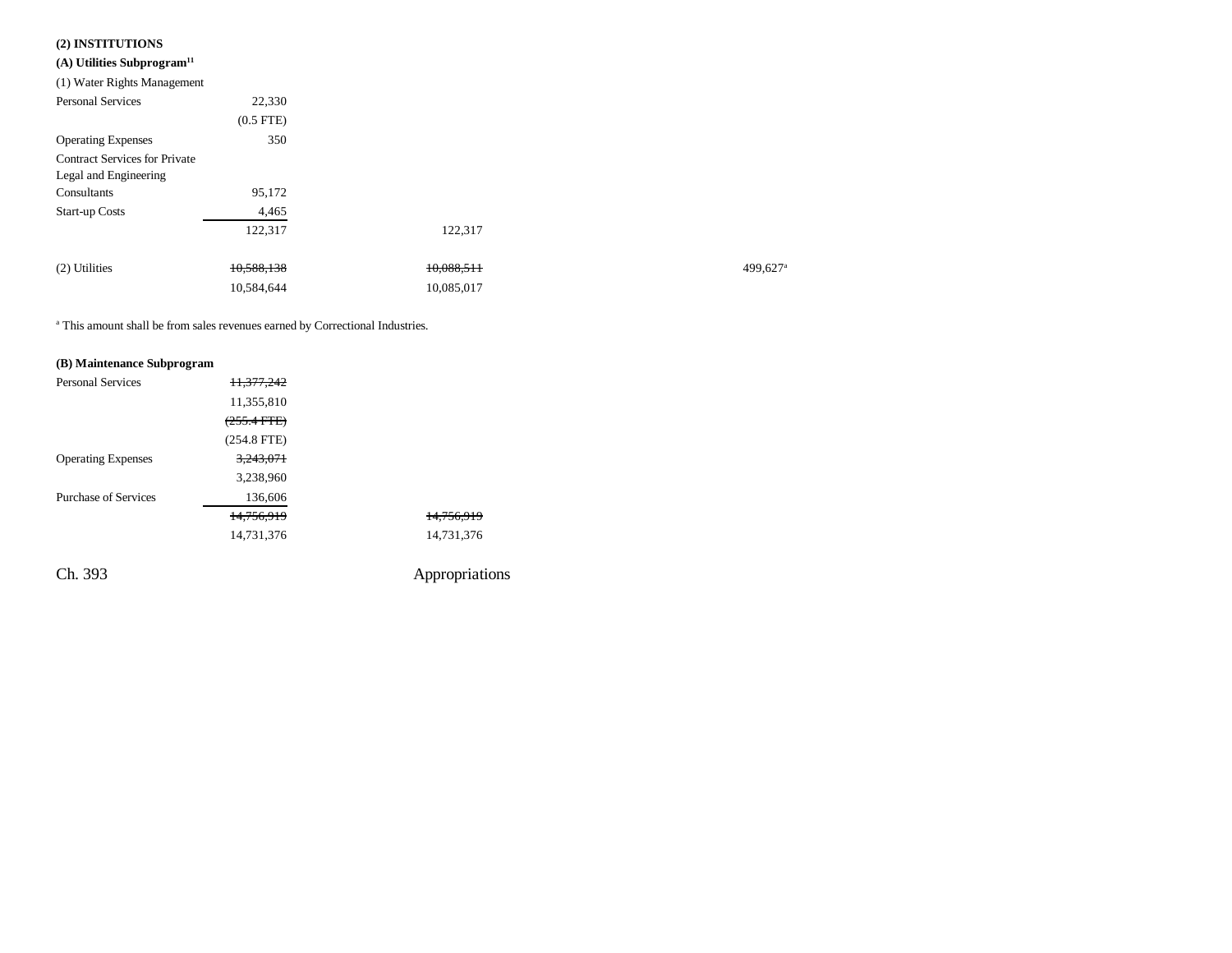|                 |       | APPROPRIATION FROM |                |              |               |              |
|-----------------|-------|--------------------|----------------|--------------|---------------|--------------|
|                 |       |                    | <b>GENERAL</b> |              | <b>CASH</b>   |              |
| ITEM &          |       | <b>GENERAL</b>     | <b>FUND</b>    | CASH         | <b>FUNDS</b>  | FEDERAL      |
| <b>SUBTOTAL</b> | TOTAL | <b>FUND</b>        | <b>EXEMPT</b>  | <b>FUNDS</b> | <b>EXEMPT</b> | <b>FUNDS</b> |
| ሖ               |       |                    |                |              |               |              |

#### **(C) Housing and Security Subprogram**

| <b>Personal Services</b>  | 95,458,977             |              |
|---------------------------|------------------------|--------------|
|                           | 95,220,173             |              |
|                           | $(2,413.1$ FTE)        |              |
|                           | $(2,407.8$ FTE)        |              |
| <b>Operating Expenses</b> | $1,331,450^\circ$      |              |
|                           | 1,299,544 <sup>a</sup> |              |
|                           | 96, 790, 427           | 96, 790, 427 |
|                           | 96,519,717             | 96,519,717   |

<sup>a</sup> In addition to the funding provided in this line item, it is the intent of the General Assembly that the Department of Corrections utilize the \$43,633 General Fund appropriations contained in Sections 17-1-118 (1)(d) and 17-1-120 (2)(c), C.R.S. for these purposes.

| (D) Food Service Subprogram |           |               |
|-----------------------------|-----------|---------------|
| <b>Personal Services</b>    | 9,433,322 | 9,433,322     |
|                             | 9.430.259 | 9.430.259     |
|                             |           | $(221.2$ FTE) |
|                             |           | $(221.1$ FTE) |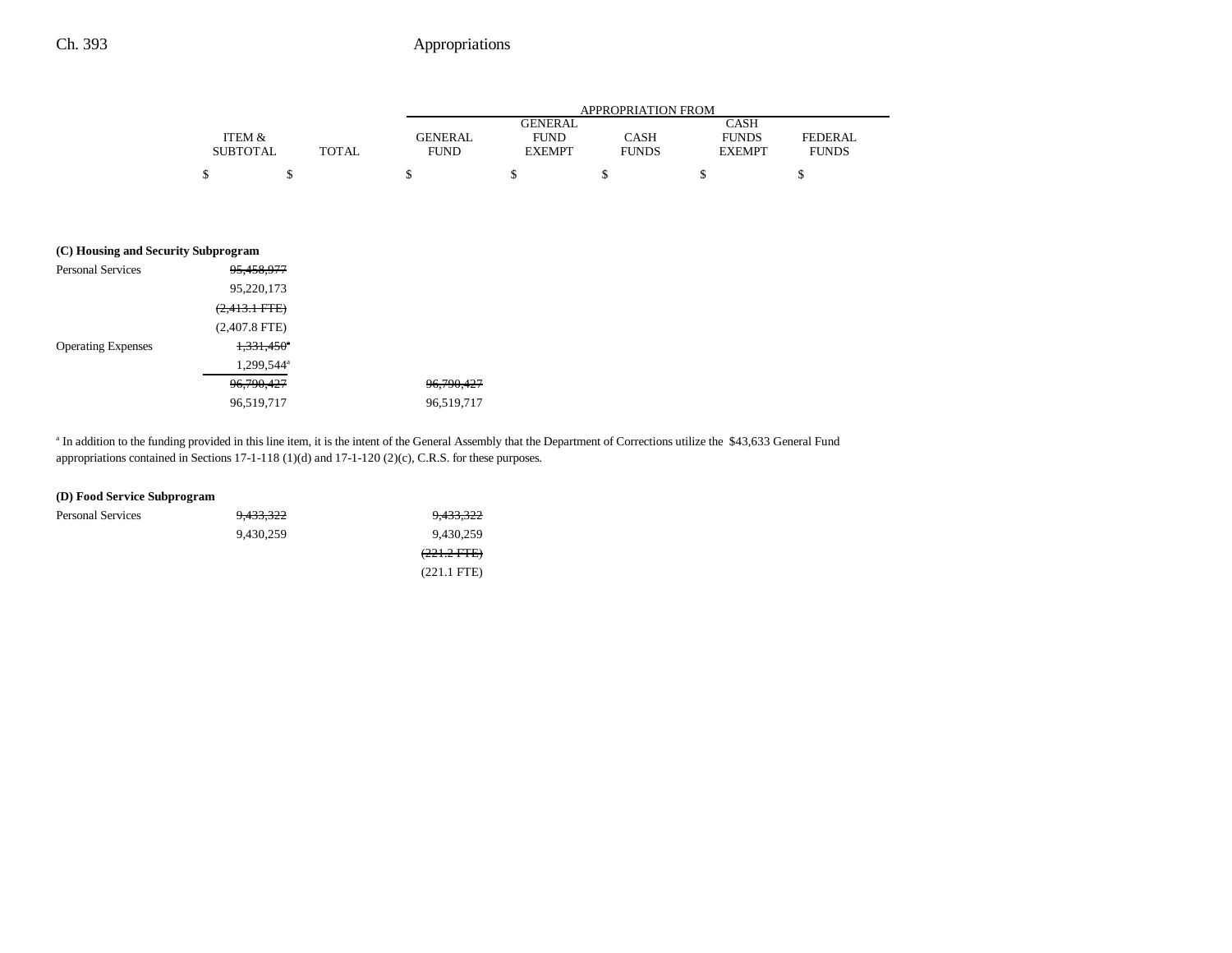| <b>Operating Expenses</b>                     | 11,738,425 | 11,658,425       |                     | 80,000 |
|-----------------------------------------------|------------|------------------|---------------------|--------|
|                                               | 11,544,535 | 11,464,535       |                     |        |
| <b>Purchase of Services</b>                   | 370,517    | 370,517          |                     |        |
| Start-up Costs                                | 4,565      | 4,565            |                     |        |
|                                               | 21,546,829 |                  |                     |        |
|                                               | 21,349,876 |                  |                     |        |
| (E) Medical Services Subprogram <sup>12</sup> |            |                  |                     |        |
| <b>Personal Services</b>                      | 15,904,706 | 15,876,734       | 27,972 <sup>a</sup> |        |
|                                               | 15,638,207 | 15,610,235       |                     |        |
|                                               |            | $(301.6$ FTE $)$ | $(0.8$ FTE)         |        |
|                                               |            | $(297.1$ FTE)    |                     |        |
| <b>Operating Expenses</b>                     | 5,579,656  | 5,579,656        |                     |        |
|                                               | 5,445,694  | 5,445,694        |                     |        |
| Purchase of Inpatient Services                |            |                  |                     |        |
| from Other Medical                            |            |                  |                     |        |
| Facilities <sup>13</sup>                      | 5,458,500  | 5,458,500        |                     |        |
|                                               | 6,085,449  | 6,085,449        |                     |        |
| Purchase of Outpatient                        |            |                  |                     |        |
| Services from Other Medical                   |            |                  |                     |        |
| Facilities <sup>13</sup>                      | 6,083,499  | 6,083,499        |                     |        |
|                                               | 5,982,165  | 5,982,165        |                     |        |
| <b>Service Contracts</b>                      | 1,837,144  | 1,837,144        |                     |        |
|                                               | 1,792,717  | 1,792,717        |                     |        |
|                                               | 34,863,505 |                  |                     |        |
|                                               | 34,944,232 |                  |                     |        |

<sup>a</sup> This amount shall be from inmate medical fees pursuant to Section 17-1-113, C.R.S.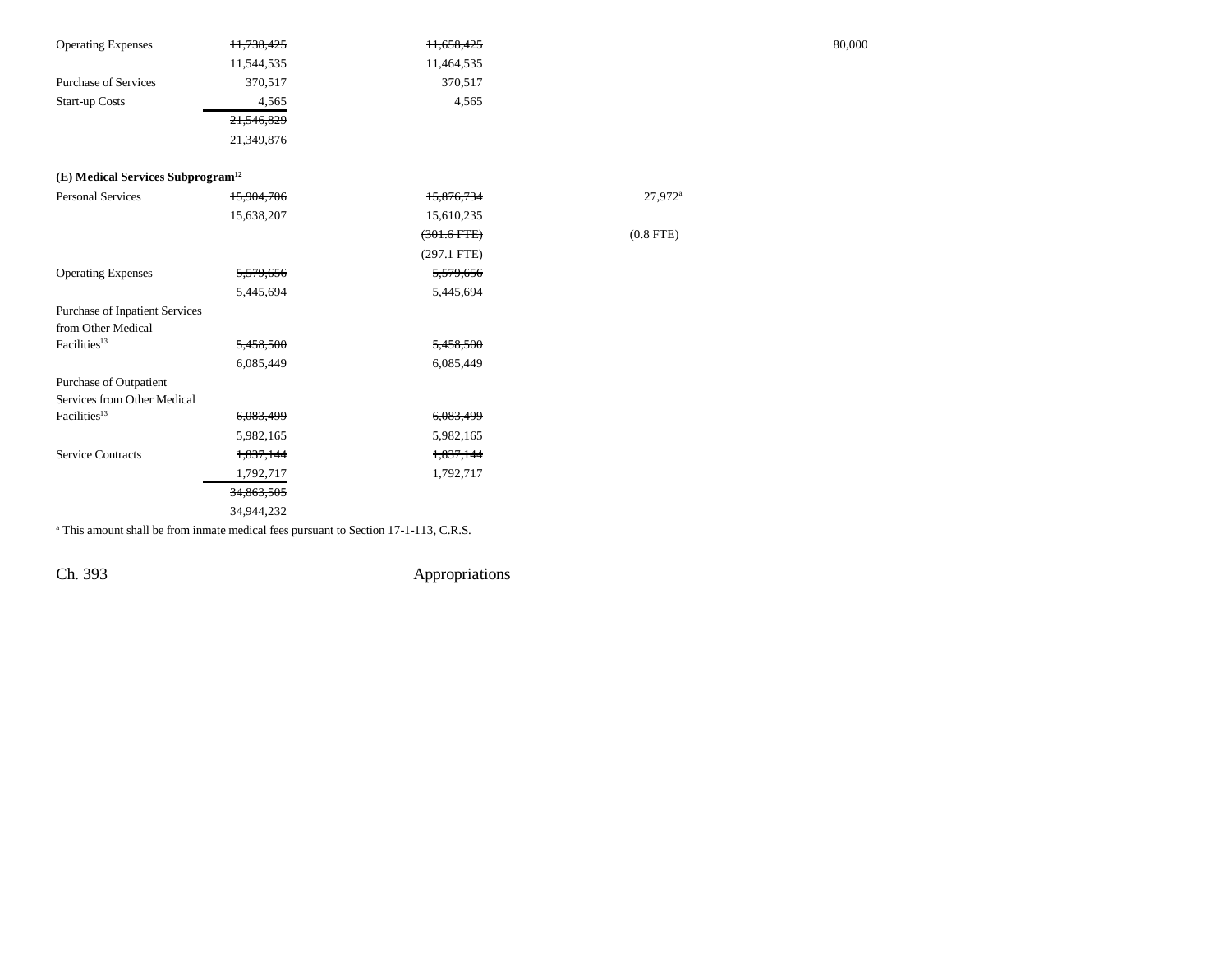|                 |       |                | APPROPRIATION FROM |              |               |                |
|-----------------|-------|----------------|--------------------|--------------|---------------|----------------|
|                 |       |                | GENERAL            |              | <b>CASH</b>   |                |
| ITEM &          |       | <b>GENERAL</b> | <b>FUND</b>        | CASH         | <b>FUNDS</b>  | <b>FEDERAL</b> |
| <b>SUBTOTAL</b> | TOTAL | <b>FUND</b>    | <b>EXEMPT</b>      | <b>FUNDS</b> | <b>EXEMPT</b> | <b>FUNDS</b>   |
|                 |       |                |                    |              |               |                |

## **(F) Laundry Subprogram**

| <b>Personal Services</b>  | 1,379,336    |           |
|---------------------------|--------------|-----------|
|                           | $(32.8$ FTE) |           |
| <b>Operating Expenses</b> | 1,499,137    |           |
|                           | 1,469,306    |           |
| <b>Start-up Costs</b>     | 190,190      |           |
|                           | 3,068,663    | 3,068,663 |
|                           | 3,038,832    | 3,038,832 |

### **(G) Superintendents Subprogram**

| <b>Personal Services</b>  | <del>9.879.564</del>   |
|---------------------------|------------------------|
|                           | 9,872,251              |
|                           | <del>(197.0 FTE)</del> |
|                           | $(196.8$ FTE)          |
| <b>Operating Expenses</b> | 2.823.068              |
|                           | 2,821,817              |
| <b>Contract Services</b>  | 843,368                |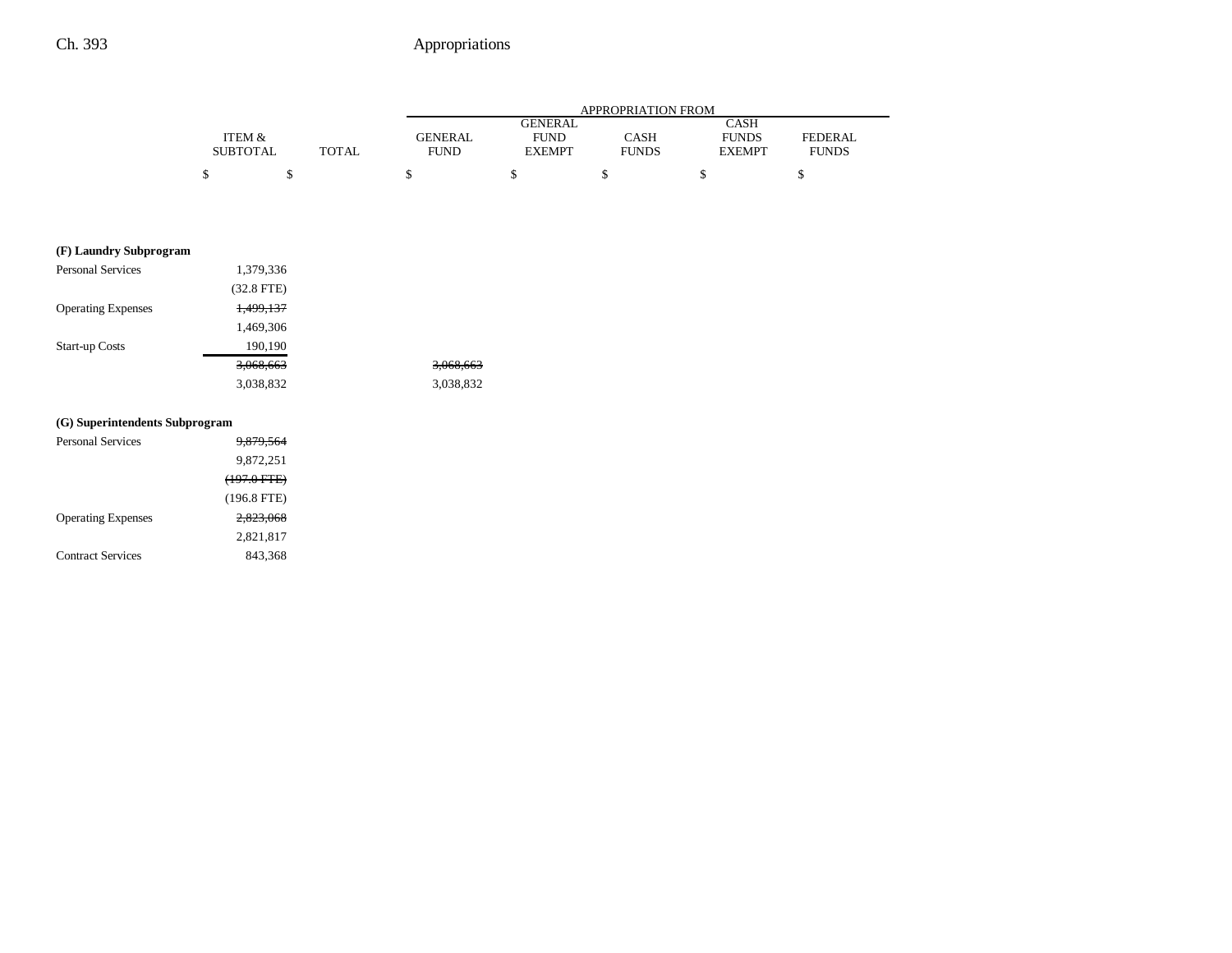| <b>Start-up Costs</b>                | 1,819,802             |                      |
|--------------------------------------|-----------------------|----------------------|
|                                      | 15,365,802            | 15,365,802           |
|                                      | 15,357,238            | 15,357,238           |
|                                      |                       |                      |
| (H) Boot Camp Subprogram             |                       |                      |
| <b>Personal Services</b>             | 1,497,311             |                      |
|                                      | $(39.0$ FTE)          |                      |
| <b>Operating Expenses</b>            | 60,464                |                      |
|                                      | 1,557,775             | 1,557,775            |
|                                      |                       |                      |
| (I) Youth Offender System Subprogram |                       |                      |
| <b>Personal Services</b>             | 8,320,392             |                      |
|                                      | 7,749,151             |                      |
|                                      | $(221.3 \text{ FTE})$ |                      |
|                                      | $(204.8$ FTE)         |                      |
| <b>Operating Expenses</b>            | 390,026               |                      |
|                                      | 267,525               |                      |
| <b>Contract Services</b>             | 130,054               |                      |
|                                      | 255,780               |                      |
| <b>Purchase of Services</b>          | 1,099,927             |                      |
|                                      | 1,187,016             |                      |
|                                      | 9,940,399             | <del>9,940,399</del> |
|                                      | 9,459,472             | 9,459,472            |
|                                      |                       |                      |
| (I) Case Management Suhnrogram       |                       |                      |

#### **(J) Case Management Subprogram**

Personal Services 9,527,196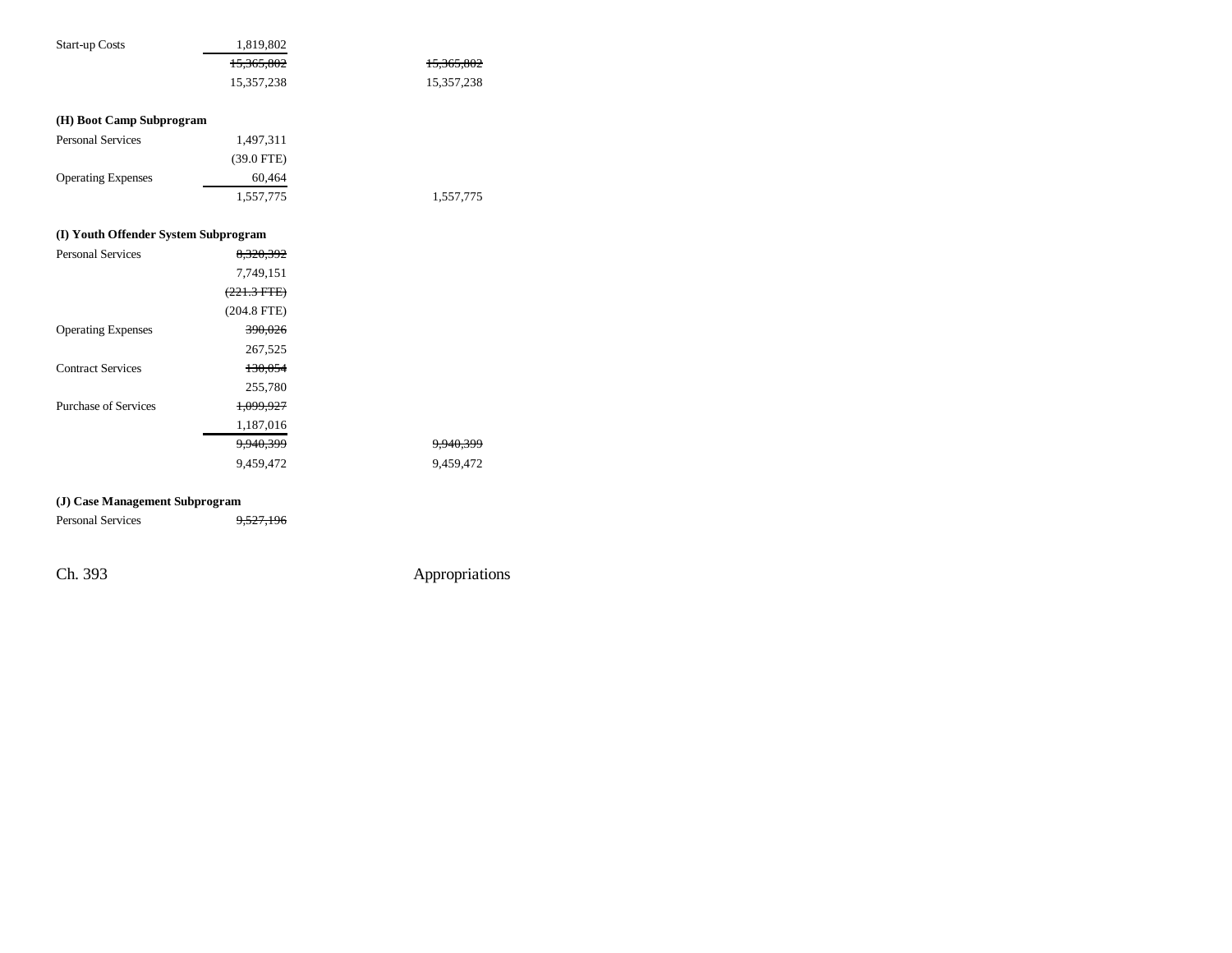|                                  |                           |              | APPROPRIATION FROM            |                              |                      |                               |                                |  |
|----------------------------------|---------------------------|--------------|-------------------------------|------------------------------|----------------------|-------------------------------|--------------------------------|--|
|                                  |                           |              |                               | <b>GENERAL</b>               |                      | CASH                          |                                |  |
|                                  | ITEM &<br><b>SUBTOTAL</b> | <b>TOTAL</b> | <b>GENERAL</b><br><b>FUND</b> | <b>FUND</b><br><b>EXEMPT</b> | CASH<br><b>FUNDS</b> | <b>FUNDS</b><br><b>EXEMPT</b> | <b>FEDERAL</b><br><b>FUNDS</b> |  |
|                                  | \$<br>\$                  |              | \$                            | $\mathbb{S}$                 | \$                   | \$                            | $\$$                           |  |
|                                  | 9,210,946                 |              |                               |                              |                      |                               |                                |  |
|                                  | $(211.9$ FTE $)$          |              |                               |                              |                      |                               |                                |  |
|                                  | $(204.1$ FTE)             |              |                               |                              |                      |                               |                                |  |
| <b>Operating Expenses</b>        | 125,265                   |              |                               |                              |                      |                               |                                |  |
|                                  | 124,409                   |              |                               |                              |                      |                               |                                |  |
|                                  | 9,652,461                 |              | 9,652,461                     |                              |                      |                               |                                |  |
|                                  | 9,335,355                 |              | 9,335,355                     |                              |                      |                               |                                |  |
| (K) Mental Health Subprogram     |                           |              |                               |                              |                      |                               |                                |  |
| <b>Personal Services</b>         | 3,137,282                 |              |                               |                              |                      |                               |                                |  |
|                                  | 3,019,398                 |              |                               |                              |                      |                               |                                |  |
|                                  | $(53.6$ FTE $)$           |              |                               |                              |                      |                               |                                |  |
|                                  | $(51.2$ FTE)              |              |                               |                              |                      |                               |                                |  |
| <b>Operating Expenses</b>        | 44,519                    |              |                               |                              |                      |                               |                                |  |
|                                  | 43,259                    |              |                               |                              |                      |                               |                                |  |
| <b>Medical Contract Services</b> | 1,092,617                 |              |                               |                              |                      |                               |                                |  |
|                                  | 1,028,393                 |              |                               |                              |                      |                               |                                |  |
|                                  | 4,274,418                 |              | 27/<br>418                    |                              |                      |                               |                                |  |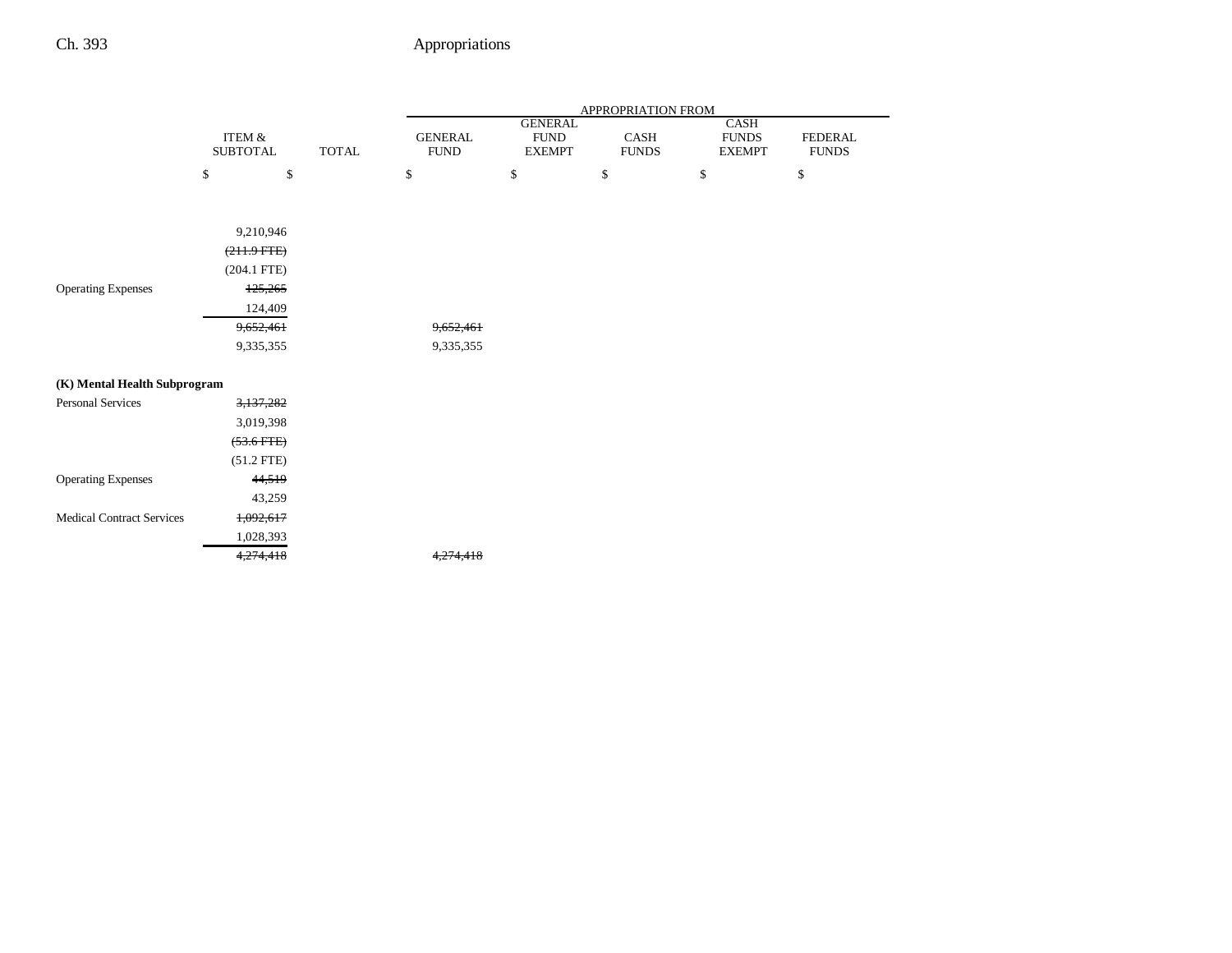|                             | 4,091,050     |             | 4,091,050  |
|-----------------------------|---------------|-------------|------------|
|                             |               |             |            |
| (L) Inmate Pay              |               |             |            |
| Subprogram                  | 2,192,512     |             | 2,192,512  |
|                             | 2,119,752     |             | 2,119,752  |
| (M) San Carlos Subprogram   |               |             |            |
| <b>Personal Services</b>    | 10,996,365    |             |            |
|                             | $(223.4$ FTE) |             |            |
| <b>Operating Expenses</b>   | 237,344       |             |            |
| <b>Service Contracts</b>    | 565,950       |             |            |
|                             | 11,799,659    |             | 11,799,659 |
|                             |               |             |            |
| (N) Legal Access Subprogram |               |             |            |
| <b>Personal Services</b>    | 750,136       |             |            |
|                             | $(13.7$ FTE)  |             |            |
| <b>Operating Expenses</b>   | 253,998       |             |            |
|                             | 251,988       |             |            |
|                             | 1,004,134     |             | 1,004,134  |
|                             | 1,002,124     |             | 1,002,124  |
|                             |               |             |            |
| (O) Dress Out Subprogram    |               |             |            |
| <b>Operating Expenses</b>   | 518,585       |             | 518,585    |
|                             |               | 238,042,543 |            |
|                             |               | 236,532,004 |            |
|                             |               |             |            |
|                             |               |             |            |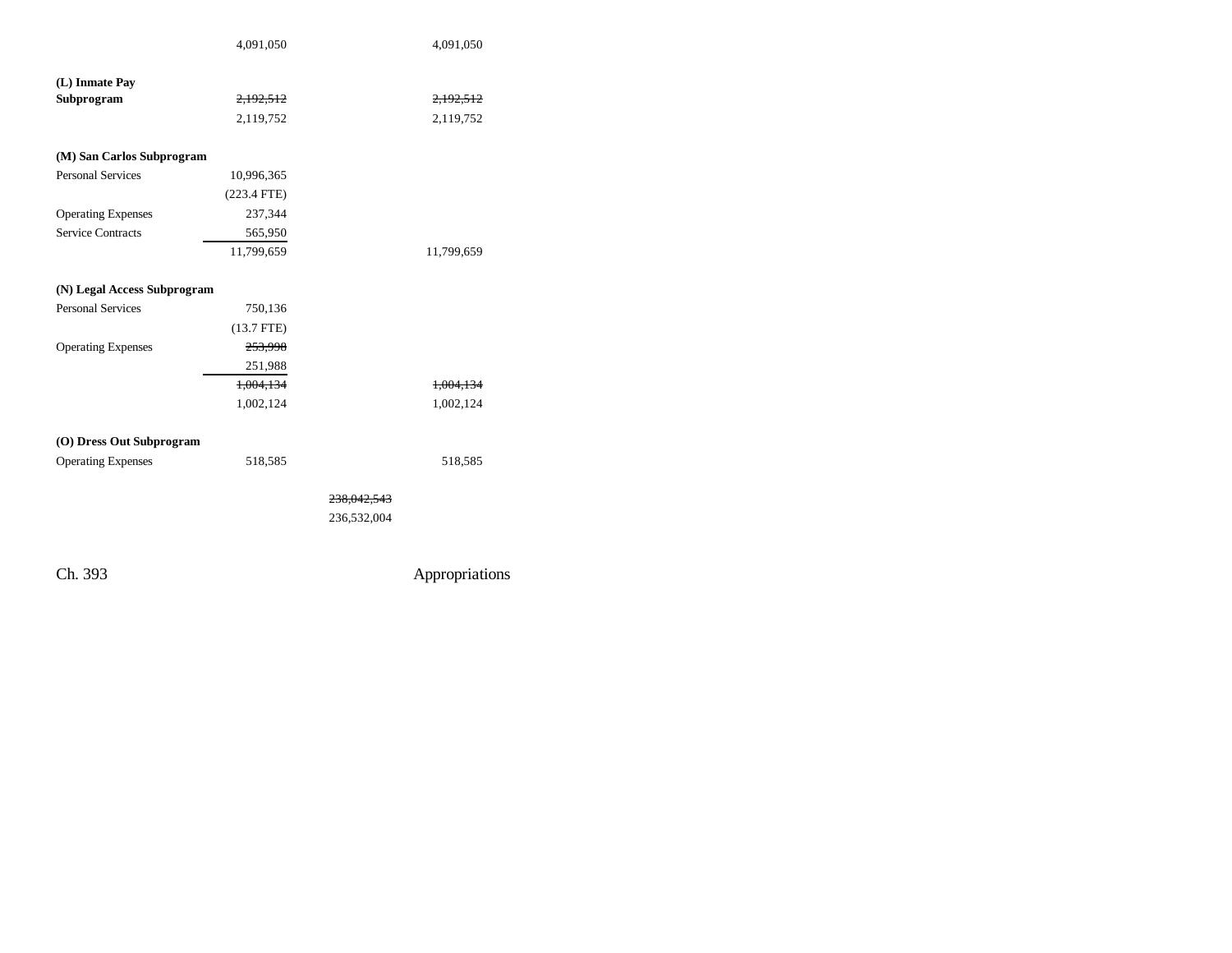## Ch. 393 Appropriations

|                                    |           | ITEM &<br><b>SUBTOTAL</b><br><b>TOTAL</b> |  | APPROPRIATION FROM            |                                                |                             |                                              |                                |  |
|------------------------------------|-----------|-------------------------------------------|--|-------------------------------|------------------------------------------------|-----------------------------|----------------------------------------------|--------------------------------|--|
|                                    |           |                                           |  | <b>GENERAL</b><br><b>FUND</b> | <b>GENERAL</b><br><b>FUND</b><br><b>EXEMPT</b> | <b>CASH</b><br><b>FUNDS</b> | <b>CASH</b><br><b>FUNDS</b><br><b>EXEMPT</b> | <b>FEDERAL</b><br><b>FUNDS</b> |  |
|                                    | \$        | \$                                        |  | \$                            | \$                                             | \$                          | \$                                           | \$                             |  |
|                                    |           |                                           |  |                               |                                                |                             |                                              |                                |  |
|                                    |           |                                           |  |                               |                                                |                             |                                              |                                |  |
| (3) SUPPORT SERVICES               |           |                                           |  |                               |                                                |                             |                                              |                                |  |
| (A) Business Operations Subprogram |           |                                           |  |                               |                                                |                             |                                              |                                |  |
| <b>Personal Services</b>           | 5,074,469 |                                           |  | 4,475,975                     |                                                | 523,911 <sup>a</sup>        |                                              | $74,583(T)$ <sup>b</sup>       |  |
|                                    |           |                                           |  | $(104.8$ FTE)                 |                                                | $(12.2$ FTE)                |                                              | $(1.7$ FTE)                    |  |
| <b>Operating Expenses</b>          | 243,597   |                                           |  | 243,597                       |                                                |                             |                                              |                                |  |
| <b>Start-up Costs</b>              |           | 26,790                                    |  | 26,790                        |                                                |                             |                                              |                                |  |
|                                    | 5,344,856 |                                           |  |                               |                                                |                             |                                              |                                |  |

<sup>a</sup> Of this amount, \$34,153 shall be from restitution collected pursuant to Section 17-2-201(5)(c)(III), C.R.S., and \$489,758(T) shall be from sales revenues earned by Correctional Industries. For informational purposes, of the sales revenues earned by Correctional Industries, \$63,747 shall be used for statewide indirect costs and \$426,011 shall be used for departmental indirect costs.

<sup>b</sup> This amount shall be from sales revenues earned by the Canteen Operation. For informational purposes, of the sales revenues earned by the Canteen Operation, \$11,401 shall be used for statewide indirect costs and \$63,182 shall be used for departmental indirect costs.

#### **(B) Personnel Subprogram**

| Personal Services         | 1.214.957            |  |
|---------------------------|----------------------|--|
|                           | $(33.3 \text{ FTE})$ |  |
| <b>Operating Expenses</b> | 97.205               |  |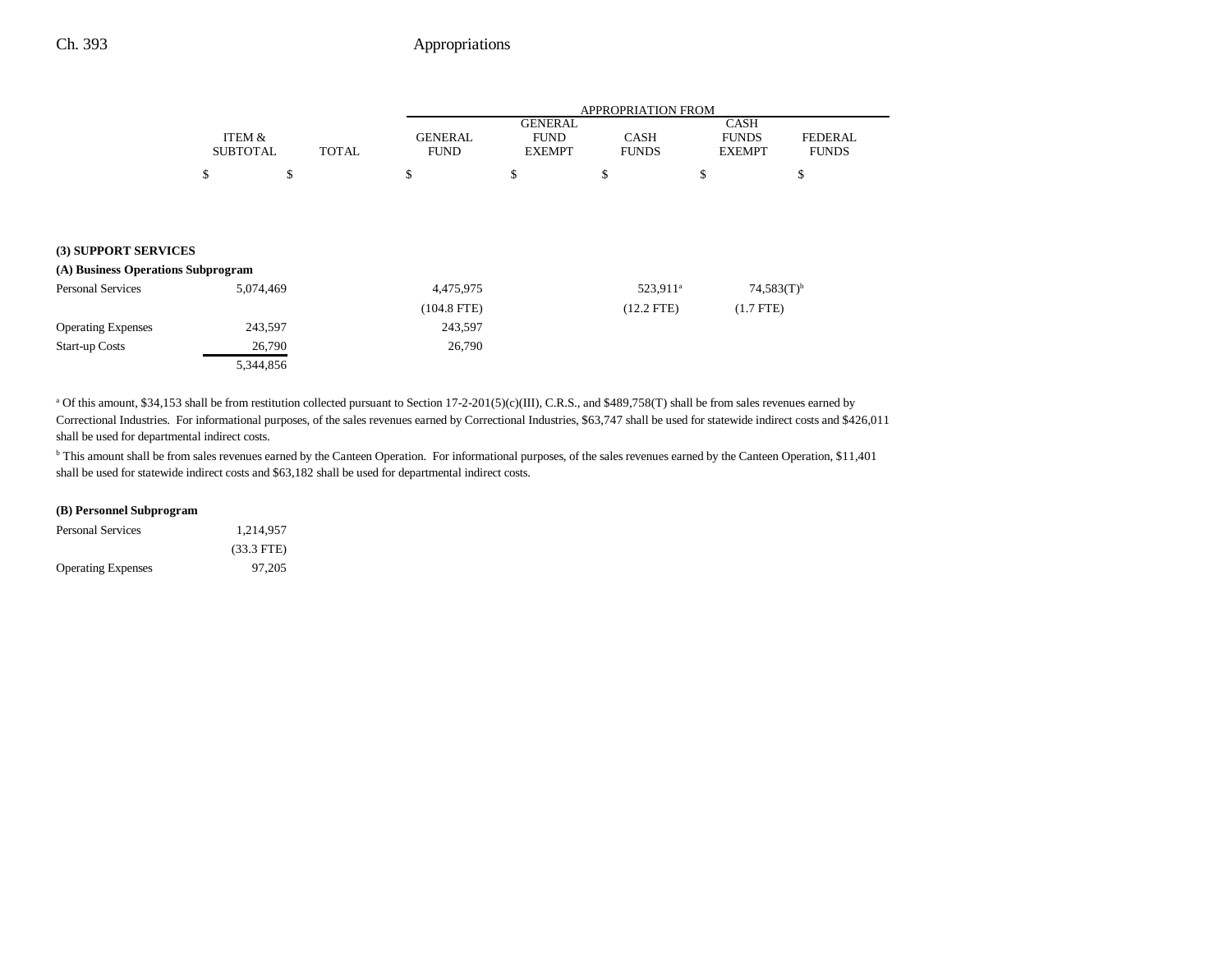| <b>Start-up Costs</b>            | 35,034       |             |                 |
|----------------------------------|--------------|-------------|-----------------|
|                                  | 1,347,196    | 1,347,196   |                 |
| (C) Offender Services Subprogram |              |             |                 |
| Personal Services                | 1,501,572    |             |                 |
|                                  | $(36.3$ FTE) |             |                 |
| <b>Operating Expenses</b>        | 53,816       |             |                 |
| <b>Start-up Costs</b>            | 104,945      |             |                 |
|                                  | 1,660,333    | 1,660,333   |                 |
| (D) Communications Subprogram    |              |             |                 |
| Personal Services                | 447,844      | 447,844     |                 |
|                                  |              | $(9.4$ FTE) |                 |
| <b>Operating Expenses</b>        | 684,623      | 682,823     | $1,800^{\circ}$ |
|                                  | 680,303      | 678,503     |                 |
| <b>Dispatch Services</b>         | 131,619      | 131,619     |                 |
| <b>Start-up Costs</b>            | 9,665        | 9,665       |                 |
|                                  | 1,273,751    |             |                 |
|                                  | 1,269,431    |             |                 |
|                                  |              |             |                 |

<sup>a</sup> This amount shall be from fees collected for monitoring private prisons.

| (E) Transportation Subprogram |  |
|-------------------------------|--|
|-------------------------------|--|

| <b>Personal Services</b>  | 1.073.227 | 1.073.227            |
|---------------------------|-----------|----------------------|
|                           |           | $(26.1 \text{ FTE})$ |
| <b>Operating Expenses</b> | 133.461   | 133.461              |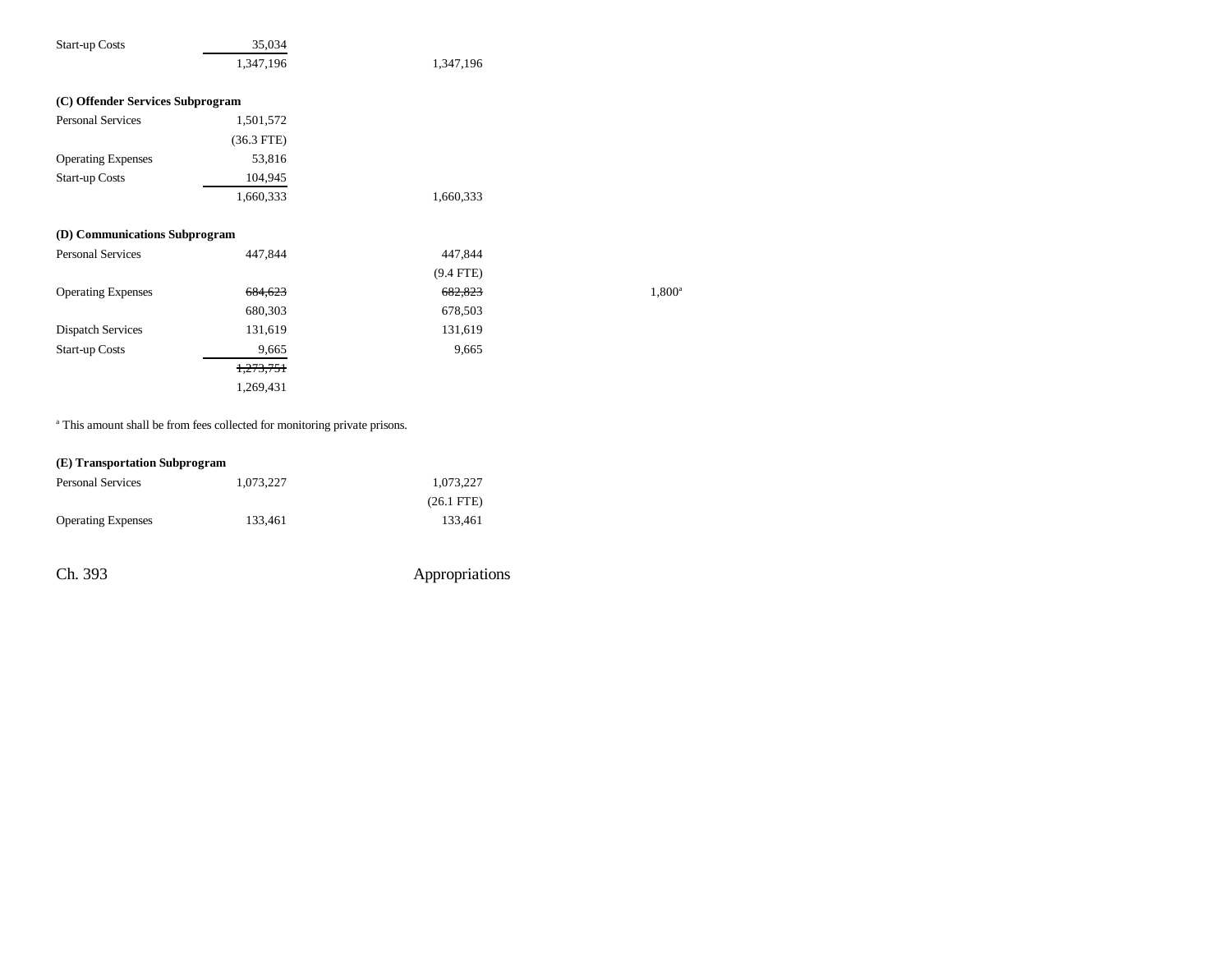|                               |                           |           |              | <b>APPROPRIATION FROM</b>     |                                         |                             |    |                                              |                                |
|-------------------------------|---------------------------|-----------|--------------|-------------------------------|-----------------------------------------|-----------------------------|----|----------------------------------------------|--------------------------------|
|                               | ITEM &<br><b>SUBTOTAL</b> |           | <b>TOTAL</b> | <b>GENERAL</b><br><b>FUND</b> | GENERAL<br><b>FUND</b><br><b>EXEMPT</b> | <b>CASH</b><br><b>FUNDS</b> |    | <b>CASH</b><br><b>FUNDS</b><br><b>EXEMPT</b> | <b>FEDERAL</b><br><b>FUNDS</b> |
|                               | \$                        | \$        |              | \$                            | \$                                      | \$                          | \$ |                                              | \$                             |
|                               |                           |           |              |                               |                                         |                             |    |                                              |                                |
| <b>Vehicle Lease Payments</b> |                           | 2,101,617 |              | 2,039,352                     |                                         | $8,213^a$                   |    | $54,052^{\rm b}$                             |                                |
|                               |                           | 2,087,318 |              | 2,025,053                     |                                         |                             |    |                                              |                                |
| <b>Start-up Costs</b>         |                           | 16,915    |              | 16,915                        |                                         |                             |    |                                              |                                |
|                               |                           | 3,325,220 |              |                               |                                         |                             |    |                                              |                                |
|                               |                           | 3,310,921 |              |                               |                                         |                             |    |                                              |                                |

<sup>a</sup> This amount shall be from sales revenues earned by the Canteen Operation.

 $^{\rm b}$  This amount shall be from sales revenues earned by Correctional Industries.

## **(F) Training Subprogram**

| <b>Personal Services</b>                         | 1,397,093    |           |
|--------------------------------------------------|--------------|-----------|
|                                                  | $(29.4$ FTE) |           |
| <b>Operating Expenses</b>                        | 229,570      |           |
| Contract Training from                           |              |           |
| <b>Community Colleges</b>                        | 128,500      |           |
|                                                  | 1,755,163    | 1,755,163 |
| (G) Information Systems Subprogram <sup>14</sup> |              |           |
| <b>Personal Services</b>                         | 1.578.575    | 1.578.575 |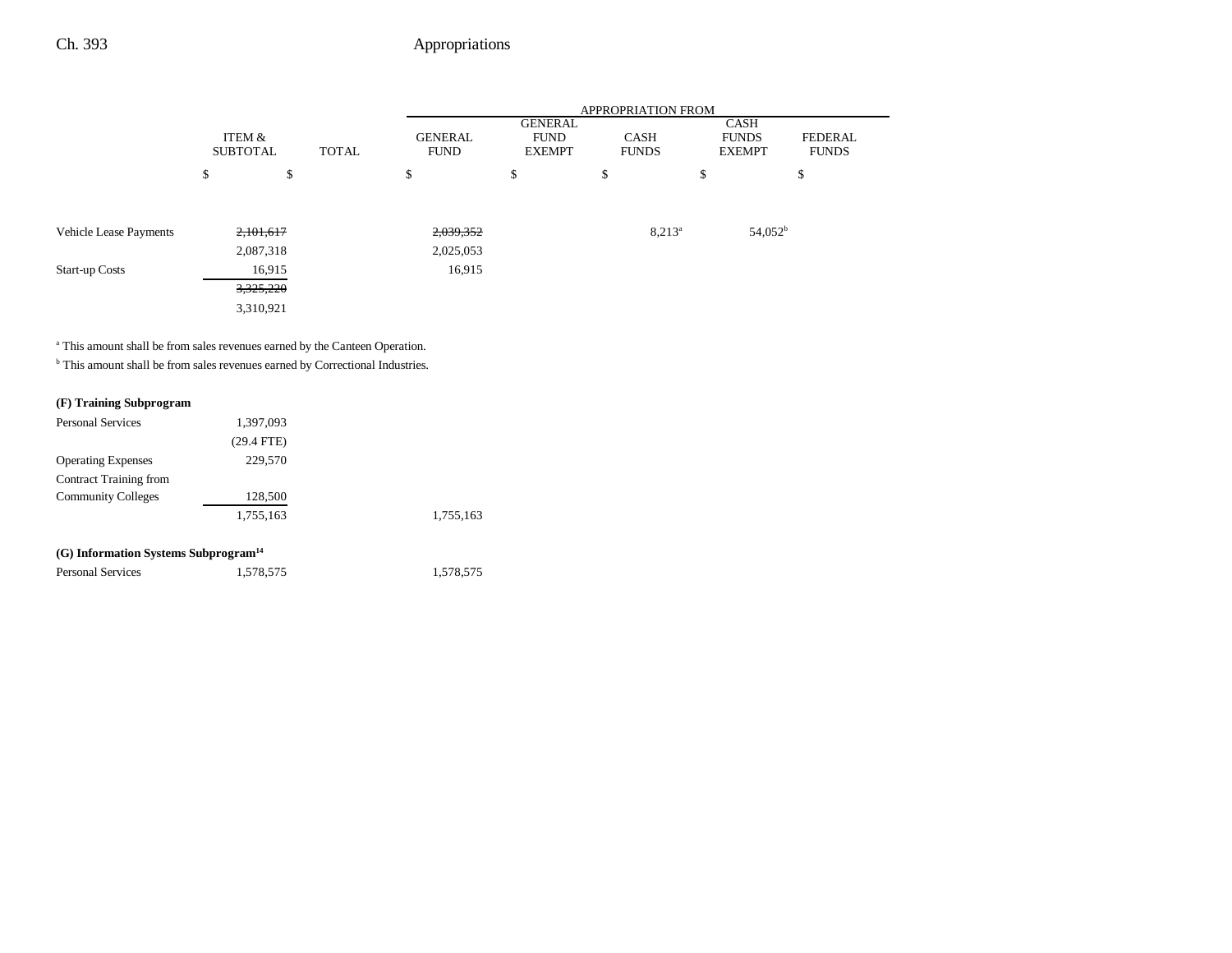|                               |           | (33.0 FTE) |                  |
|-------------------------------|-----------|------------|------------------|
| <b>Operating Expenses</b>     | 723,767   | 723,767    |                  |
| Purchase of Services from     |           |            |                  |
| <b>Computer Center</b>        | 33,205    | 33,205     |                  |
| Grants                        | 94,395    |            | $94,395^{\rm a}$ |
| <b>Information Technology</b> |           |            |                  |
| Projects                      | 1,120,490 | 1,120,490  |                  |
|                               | 3,550,432 |            |                  |

a This amount shall be from the Department of Public Safety, Division of Criminal Justice.

|  | (H) Facility Services Subprogram <sup>15</sup> |  |
|--|------------------------------------------------|--|
|  |                                                |  |

| <b>Personal Services</b>  | 1,585,663    |           |
|---------------------------|--------------|-----------|
|                           | $(29.6$ FTE) |           |
| <b>Operating Expenses</b> | 149,700      |           |
|                           | 1,735,363    | 1,735,363 |

19,992,314 19,973,695

## **(4) INMATE PROGRAMS (A) Labor Subprogram**

| <b>Personal Services</b>  | 3,795,648    |                |
|---------------------------|--------------|----------------|
|                           | 3,792,585    |                |
|                           | $(91.5$ FTE) |                |
|                           | $(91.4$ FTE) |                |
| <b>Operating Expenses</b> | 73,524       |                |
| Ch. 393                   |              | Appropriations |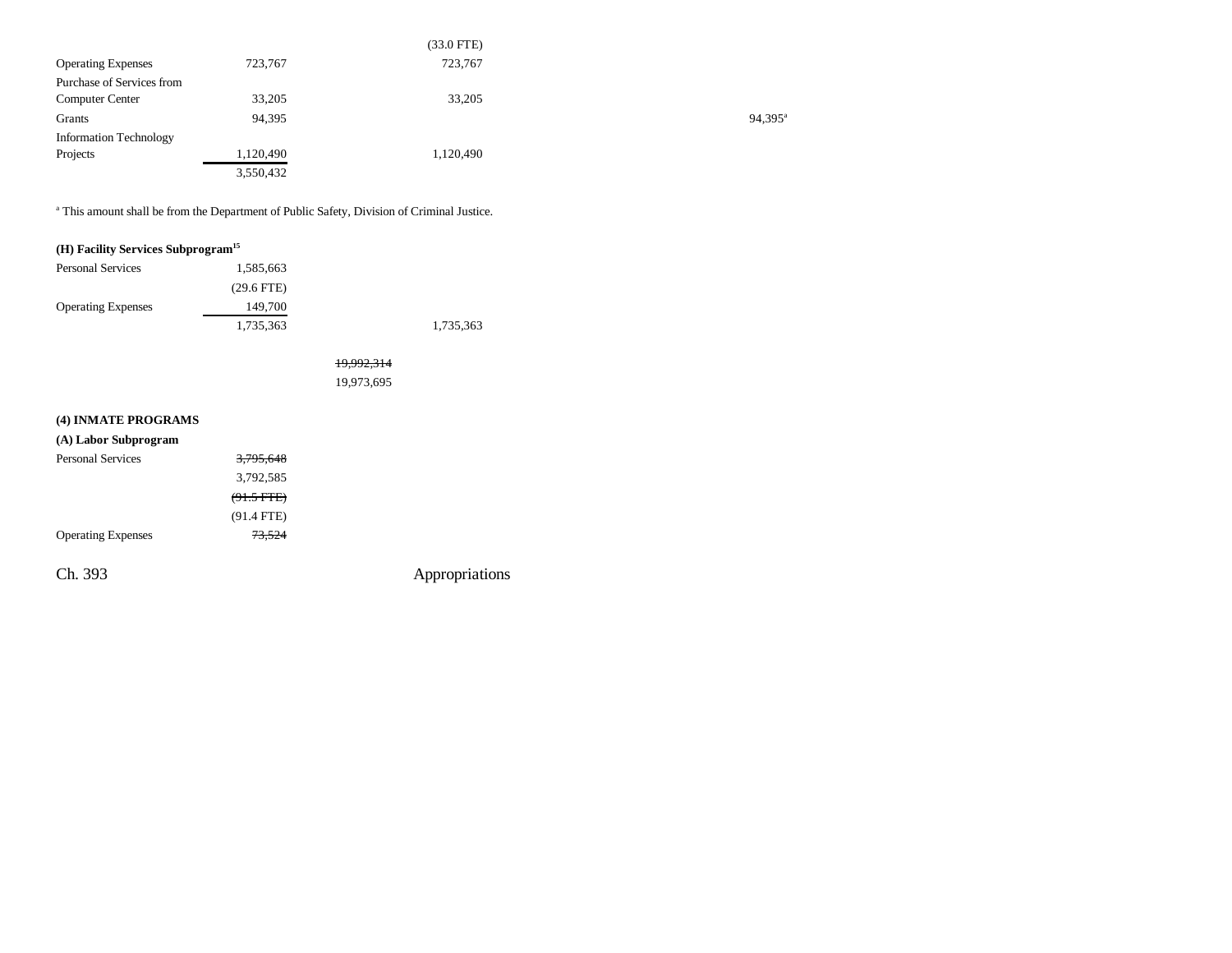|                           |                           |              | APPROPRIATION FROM            |                                                |                      |    |                                              |                                |  |
|---------------------------|---------------------------|--------------|-------------------------------|------------------------------------------------|----------------------|----|----------------------------------------------|--------------------------------|--|
|                           | ITEM &<br><b>SUBTOTAL</b> | <b>TOTAL</b> | <b>GENERAL</b><br><b>FUND</b> | <b>GENERAL</b><br><b>FUND</b><br><b>EXEMPT</b> | CASH<br><b>FUNDS</b> |    | <b>CASH</b><br><b>FUNDS</b><br><b>EXEMPT</b> | <b>FEDERAL</b><br><b>FUNDS</b> |  |
|                           | \$<br>\$                  |              | \$                            | \$                                             | \$                   | \$ |                                              | $\mathbb{S}$                   |  |
|                           |                           |              |                               |                                                |                      |    |                                              |                                |  |
|                           | 69,699                    |              |                               |                                                |                      |    |                                              |                                |  |
|                           | 3,869,172                 |              | 3,869,172                     |                                                |                      |    |                                              |                                |  |
|                           | 3,862,284                 |              | 3,862,284                     |                                                |                      |    |                                              |                                |  |
|                           |                           |              |                               |                                                |                      |    |                                              |                                |  |
| (B) Education Subprogram  |                           |              |                               |                                                |                      |    |                                              |                                |  |
| <b>Personal Services</b>  | 6,384,645                 |              | 6,384,645                     |                                                |                      |    |                                              |                                |  |
|                           | 6,271,605                 |              | 6,271,605                     |                                                |                      |    |                                              |                                |  |
|                           |                           |              | $(127.0$ FTE $)$              |                                                |                      |    |                                              |                                |  |
|                           |                           |              | $(124.3$ FTE)                 |                                                |                      |    |                                              |                                |  |
| <b>Operating Expenses</b> | 848,506                   |              | 409,706                       |                                                | 438,800 <sup>a</sup> |    |                                              |                                |  |
|                           | 837,915                   |              | 399,115                       |                                                |                      |    |                                              |                                |  |
| <b>Contract Services</b>  | 6,288,063                 |              | 6,288,063                     |                                                |                      |    |                                              |                                |  |
|                           | 5,584,563                 |              | 5,584,563                     |                                                |                      |    |                                              |                                |  |
| <b>Education Grants</b>   | 285,523                   |              |                               |                                                |                      |    | $285,523(T)^{b}$                             |                                |  |
|                           |                           |              |                               |                                                |                      |    | $(4.5$ FTE)                                  |                                |  |
| <b>Vocational Grants</b>  | 341,624                   |              |                               |                                                |                      |    | $341,624(T)$ <sup>c</sup>                    |                                |  |
| Offender Re-employment    |                           |              |                               |                                                |                      |    |                                              |                                |  |
| Center <sup>16</sup>      | 262,248                   |              |                               |                                                |                      |    | $262,248$ <sup>4</sup>                       |                                |  |
|                           | 165,000                   |              |                               |                                                |                      |    | $165,000$ <sup>d</sup>                       |                                |  |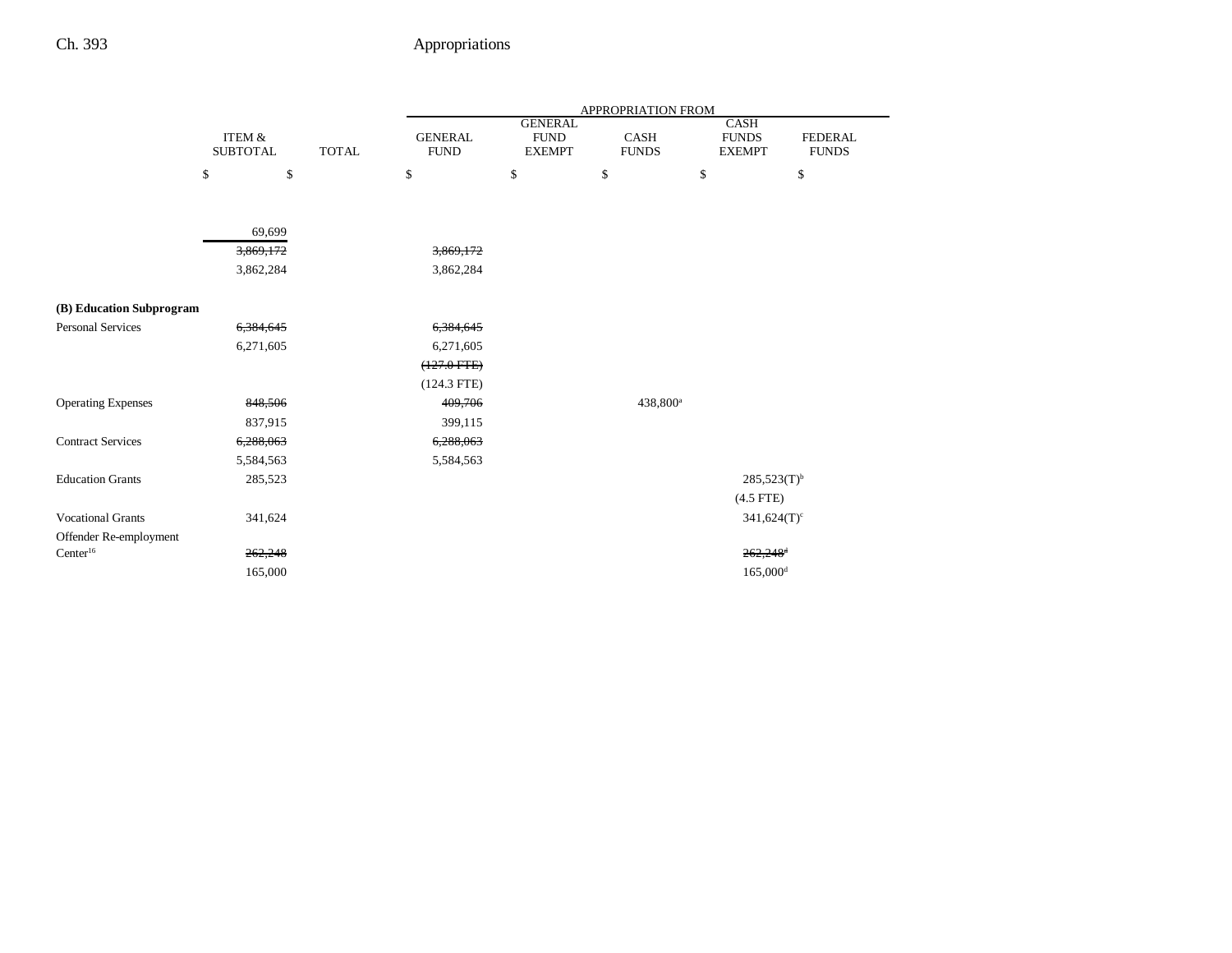(1.0 FTE)

<sup>a</sup> This amount shall be from sales revenues earned by vocational programs.

14,427,129 13,502,750

b Of this amount, \$172,721 shall be from the Department of Higher Education, State Board for Community Colleges and Occupational Education, and \$112,802 shall be from federal funds appropriated to the Department of Education.

c Of this amount, \$183,496 shall be from federal Job Training Partnership Act funds appropriated to the Department of Labor and Employment, and \$158,128 shall be from the Department of Higher Education, State Board for Community Colleges and Occupational Education.

<sup>d</sup> Of this amount, \$105,959(T) \$150,000(T) shall be from federal Welfare to Work Grant funds appropriated in the Department of Labor and Employment, \$16,777(T) shall be from federal Child Support Grant funds appropriated in the Department of Human Services, \$83,001(T) shall be from federal Drug Control and System Improvement Grant funds appropriated in the Department of Public Safety, Division of Criminal Justice, \$10,596(T) EMPLOYMENT AND \$15,000(T) shall be from federal Job Training Partnership Act funds appropriated in the Department of Corrections, and \$45,915 shall be from various other grants, gifts, and donations. CORRECTIONS.

#### **(C) Recreation Subprogram**

| <b>Personal Services</b>  | 4.179.980    |           |
|---------------------------|--------------|-----------|
|                           | 4,070,523    |           |
|                           | (100.6 FTE)  |           |
|                           | $(97.9$ FTE) |           |
| <b>Operating Expenses</b> | 55,908       |           |
|                           | 53,655       |           |
| <b>Contract Services</b>  | 235,610      |           |
|                           | 4,471,498    | 4,471,498 |
|                           | 4,359,788    | 4,359,788 |

#### **(D) Drug and Alcohol Treatment Subprogram**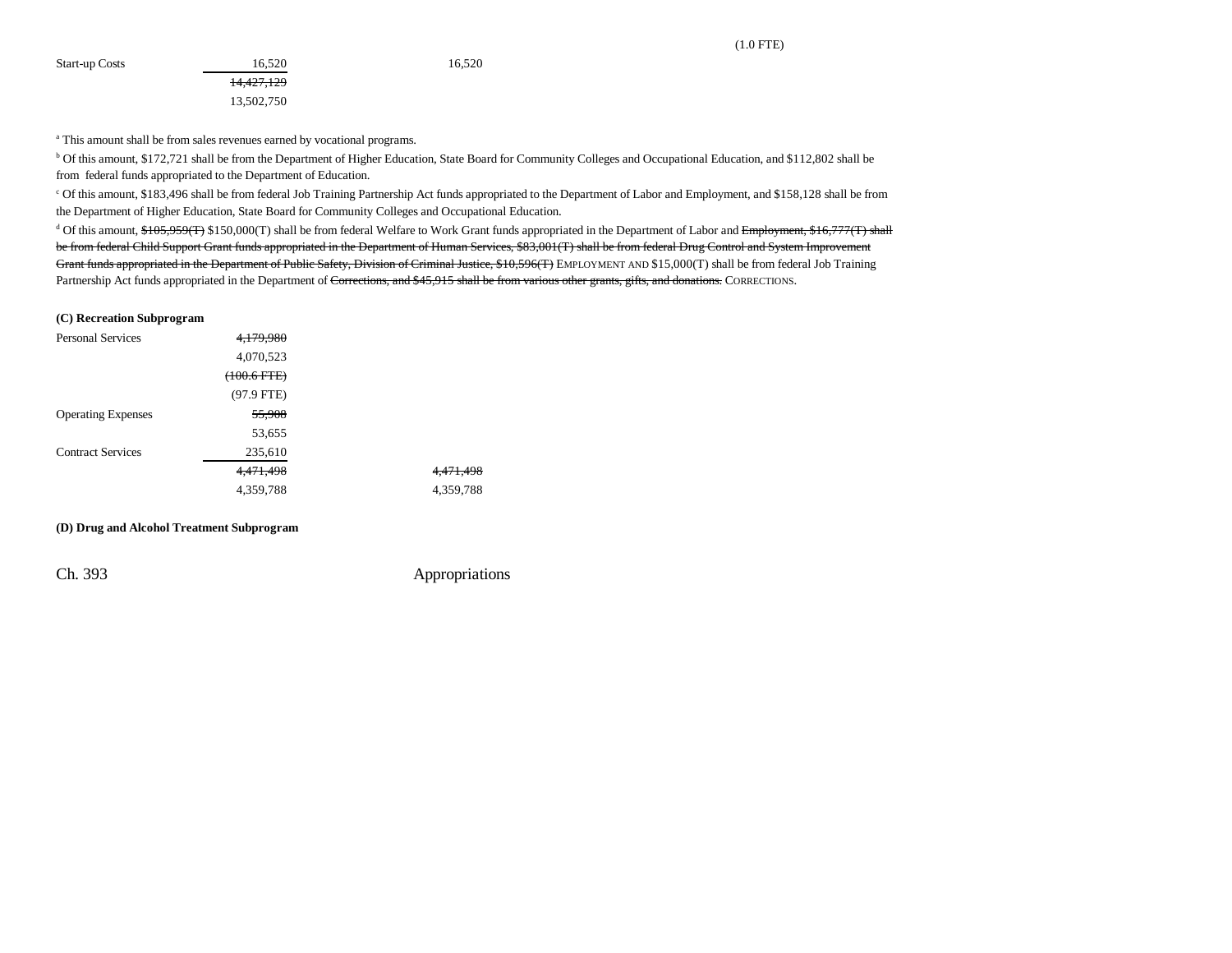|                                         |                           |              | <b>APPROPRIATION FROM</b>     |                                                |                             |                                              |                                |
|-----------------------------------------|---------------------------|--------------|-------------------------------|------------------------------------------------|-----------------------------|----------------------------------------------|--------------------------------|
|                                         | ITEM &<br><b>SUBTOTAL</b> | <b>TOTAL</b> | <b>GENERAL</b><br><b>FUND</b> | <b>GENERAL</b><br><b>FUND</b><br><b>EXEMPT</b> | <b>CASH</b><br><b>FUNDS</b> | <b>CASH</b><br><b>FUNDS</b><br><b>EXEMPT</b> | <b>FEDERAL</b><br><b>FUNDS</b> |
|                                         | \$<br>\$                  |              | \$                            | \$                                             | \$                          | \$                                           | \$                             |
|                                         |                           |              |                               |                                                |                             |                                              |                                |
| <b>Personal Services</b>                | 211,344                   |              | 211,344                       |                                                |                             |                                              |                                |
|                                         |                           |              | $(4.0$ FTE)                   |                                                |                             |                                              |                                |
| Alcohol Treatment Program <sup>17</sup> | 704,050                   |              | 604,050                       |                                                |                             | $100,000(T)^a$                               |                                |
| Drug Treatment Program <sup>17</sup>    | 574,615                   |              | 474,615                       |                                                |                             | $100,000(T)^a$                               |                                |
| Drug Offender Surcharge                 |                           |              |                               |                                                |                             |                                              |                                |
| Program                                 | 637,738                   |              |                               |                                                | 495,000 <sup>b</sup>        | $142,738(T)^c$                               |                                |
|                                         |                           |              |                               |                                                | $(1.0$ FTE)                 |                                              |                                |
| <b>Contract Services</b>                | 3,049,805                 |              | 3,049,805                     |                                                |                             |                                              |                                |
|                                         | 2,670,386                 |              | 2,670,386                     |                                                |                             |                                              |                                |
| <b>Treatment Grants</b>                 | 781,630                   |              |                               |                                                |                             | $781,630(T)^c$                               |                                |
|                                         | 5,959,182                 |              |                               |                                                |                             |                                              |                                |
|                                         | 5,579,763                 |              |                               |                                                |                             |                                              |                                |

a These amounts shall be from the Department of Human Services, Health and Rehabilitation Services, Alcohol and Drug Abuse Division.

b This amount shall be from the Drug Offender Surcharge Fund pursuant to Section 18-19-103(4), C.R.S.

c These amounts shall be from federal funds appropriated to the Department of Public Safety, Division of Criminal Justice.

#### **(E) Sex Offender Treatment Subprogram**

Personal Services 1,534,691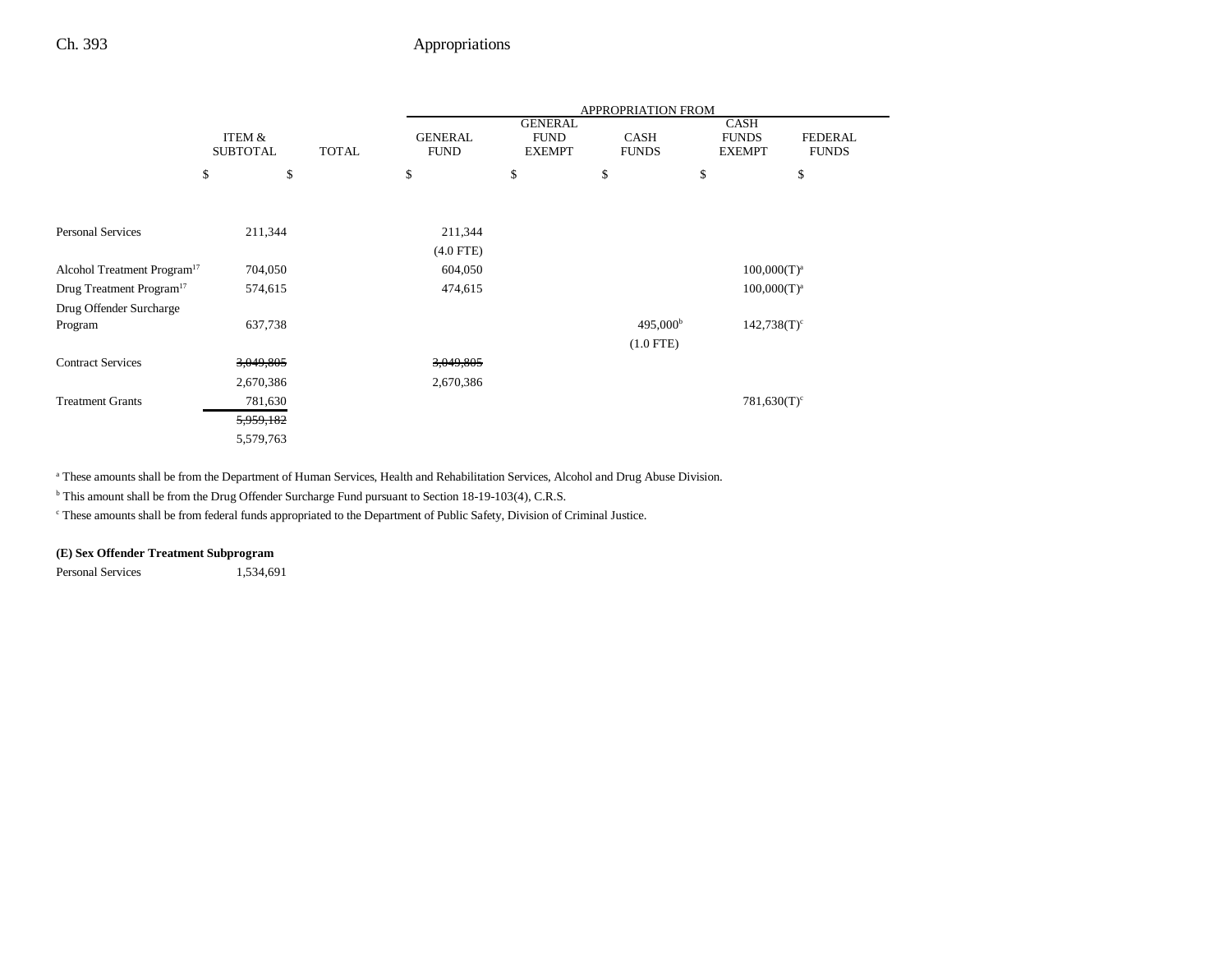|                           | $(30.6$ FTE)   |              |           |
|---------------------------|----------------|--------------|-----------|
| <b>Operating Expenses</b> | 294,782        |              |           |
| Polygraph Testing         | 174,986        |              |           |
| <b>Start-up Costs</b>     | 30,075         |              |           |
|                           | 2,034,534      |              | 2,034,534 |
|                           |                |              |           |
| (F) Volunteers Subprogram |                |              |           |
| <b>Personal Services</b>  | 331,588        |              |           |
|                           | $(7.0$ FTE $)$ |              |           |
| <b>Operating Expenses</b> | 19,602         |              |           |
|                           | 351,190        |              | 351,190   |
|                           |                |              |           |
|                           |                | 31, 112, 705 |           |
|                           |                | 29,690,309   |           |
|                           |                |              |           |
| (5) COMMUNITY SERVICES    |                |              |           |
| (A) Parole                |                |              |           |
| <b>Personal Services</b>  | 5,148,070      |              |           |
|                           | 4,632,795      |              |           |
|                           | (113.4 FTE)    |              |           |
|                           | $(99.0$ FTE)   |              |           |
| <b>Operating Expenses</b> | 683,303        |              |           |
|                           | 634,155        |              |           |
| <b>Contract Services</b>  | 553,813        |              |           |
|                           | 396,144        |              |           |
| <b>Start-up Costs</b>     | 305,955        |              |           |
|                           |                |              |           |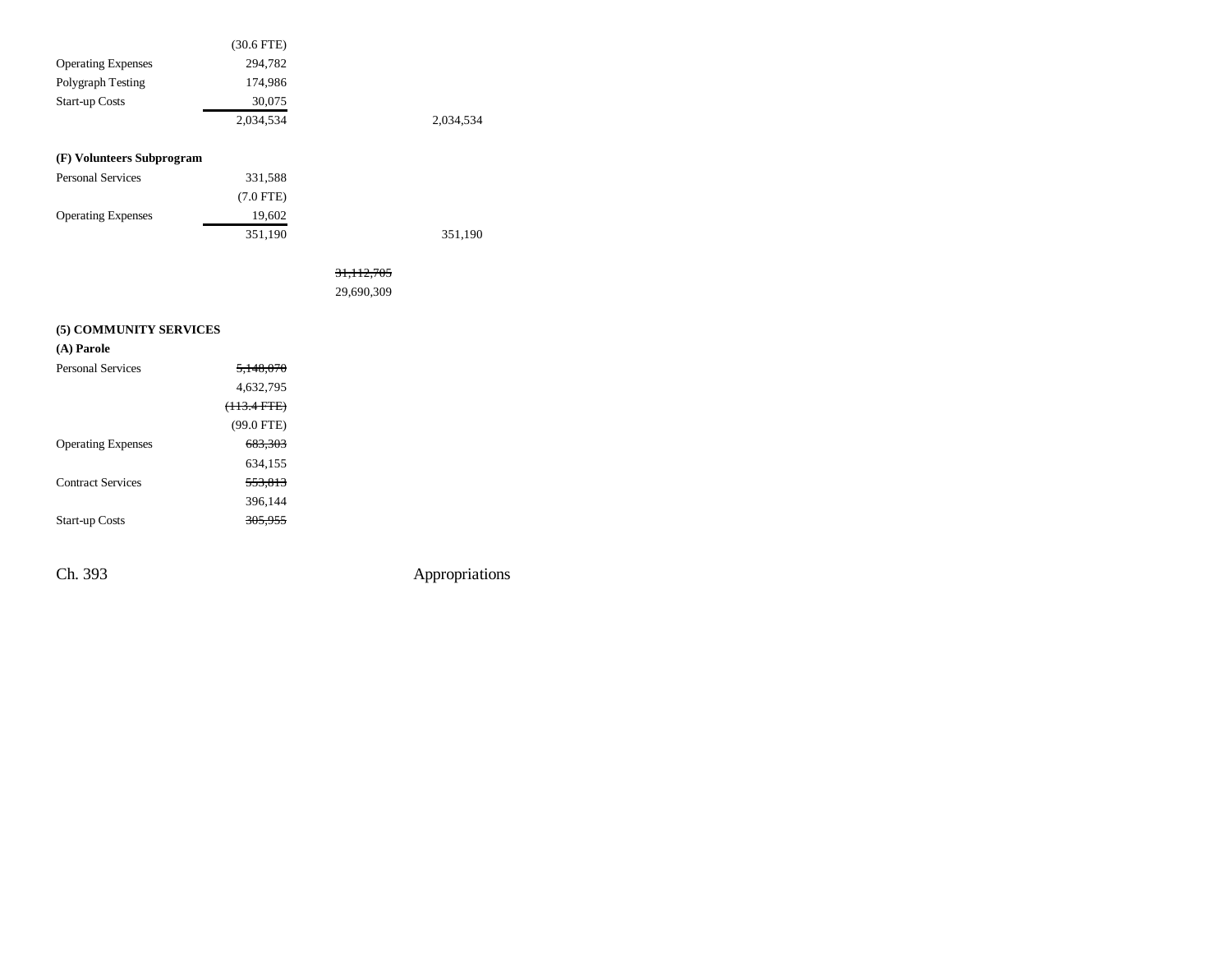|                                                |                                      |              | APPROPRIATION FROM            |                                                |                      |                                              |                                |
|------------------------------------------------|--------------------------------------|--------------|-------------------------------|------------------------------------------------|----------------------|----------------------------------------------|--------------------------------|
|                                                | <b>ITEM &amp;</b><br><b>SUBTOTAL</b> | <b>TOTAL</b> | <b>GENERAL</b><br><b>FUND</b> | <b>GENERAL</b><br><b>FUND</b><br><b>EXEMPT</b> | CASH<br><b>FUNDS</b> | <b>CASH</b><br><b>FUNDS</b><br><b>EXEMPT</b> | <b>FEDERAL</b><br><b>FUNDS</b> |
|                                                | \$                                   | \$           | \$                            | $\mathbb{S}$                                   | \$                   | \$                                           | \$                             |
|                                                |                                      |              |                               |                                                |                      |                                              |                                |
|                                                | 14,814                               |              |                               |                                                |                      |                                              |                                |
|                                                | 6,691,141                            |              | 6,691,141                     |                                                |                      |                                              |                                |
|                                                | 5,677,908                            |              | 5,677,908                     |                                                |                      |                                              |                                |
| (B) Parole Intensive Supervision Subprogram    |                                      |              |                               |                                                |                      |                                              |                                |
| <b>Personal Services</b>                       | 1,596,266                            |              |                               |                                                |                      |                                              |                                |
|                                                | $(35.9$ FTE)                         |              |                               |                                                |                      |                                              |                                |
| <b>Operating Expenses</b>                      | 244,901                              |              |                               |                                                |                      |                                              |                                |
| <b>Contract Services</b>                       | 757,084                              |              |                               |                                                |                      |                                              |                                |
| Non-residential Services                       | 436,192                              |              |                               |                                                |                      |                                              |                                |
| Home Detention                                 | 73,000                               |              |                               |                                                |                      |                                              |                                |
|                                                | 3,107,443                            |              | 3,107,443                     |                                                |                      |                                              |                                |
| (C) Community Intensive Supervision Subprogram |                                      |              |                               |                                                |                      |                                              |                                |
| <b>Personal Services</b>                       | 1,201,835                            |              |                               |                                                |                      |                                              |                                |
|                                                | $(32.0$ FTE)                         |              |                               |                                                |                      |                                              |                                |
| <b>Operating Expenses</b>                      | 452,100                              |              |                               |                                                |                      |                                              |                                |
| <b>Contract Services</b>                       | 2,314,490                            |              |                               |                                                |                      |                                              |                                |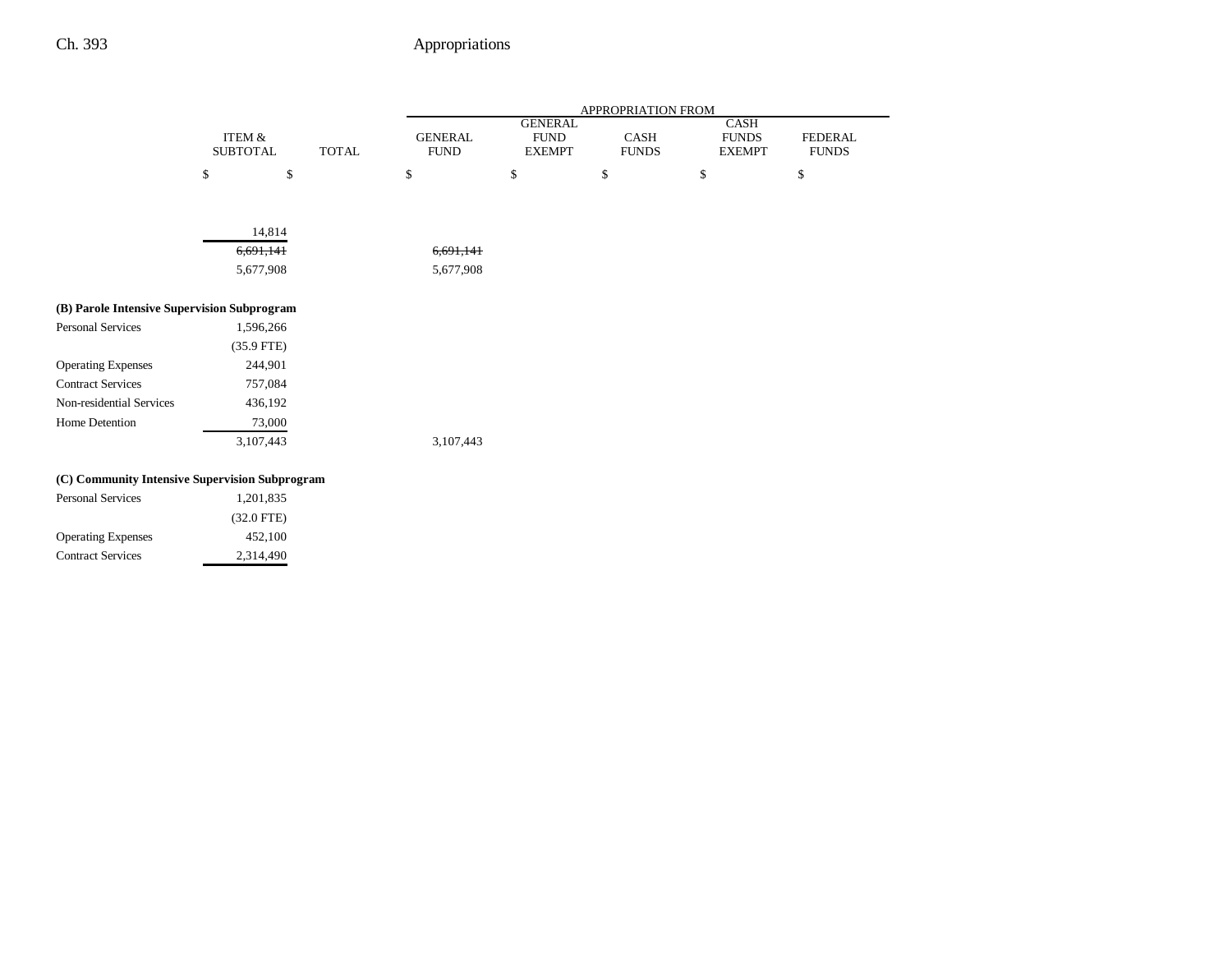|                                       | 3,968,425 | 3,968,425    |               |
|---------------------------------------|-----------|--------------|---------------|
| (D) Community Supervision Subprogram  |           |              |               |
| (1) Community Supervision             |           |              |               |
| <b>Personal Services</b>              | 1,414,438 | 1,414,438    |               |
|                                       |           | $(28.5$ FTE) |               |
| <b>Operating Expenses</b>             | 63,490    | 63,490       |               |
| <b>Community Mental Health</b>        |           |              |               |
| Services                              | 170,525   | 170,525      |               |
| Contract Services for High            |           |              |               |
| Risk Offenders <sup>18</sup>          | 58,813    | 58,813       |               |
| <b>Contract Services for Fugitive</b> |           |              |               |
| Returns                               | 32,475    |              | $32,475(T)^3$ |
|                                       | 1,739,741 |              |               |

a This amount shall be from the Department of Public Safety, Division of Criminal Justice.

| (2) Youth Offender System Aftercare |              |       |
|-------------------------------------|--------------|-------|
| <b>Personal Services</b>            | 401,616      |       |
|                                     | $(10.0$ FTE) |       |
| <b>Operating Expenses</b>           | 179,445      |       |
| <b>Contract Services</b>            | 2,667,668    |       |
| <b>Start-up Costs</b>               | 20,153       |       |
|                                     | 3,268,882    | 3.268 |
|                                     |              |       |

 $3,882$ 

18,775,632 17,762,399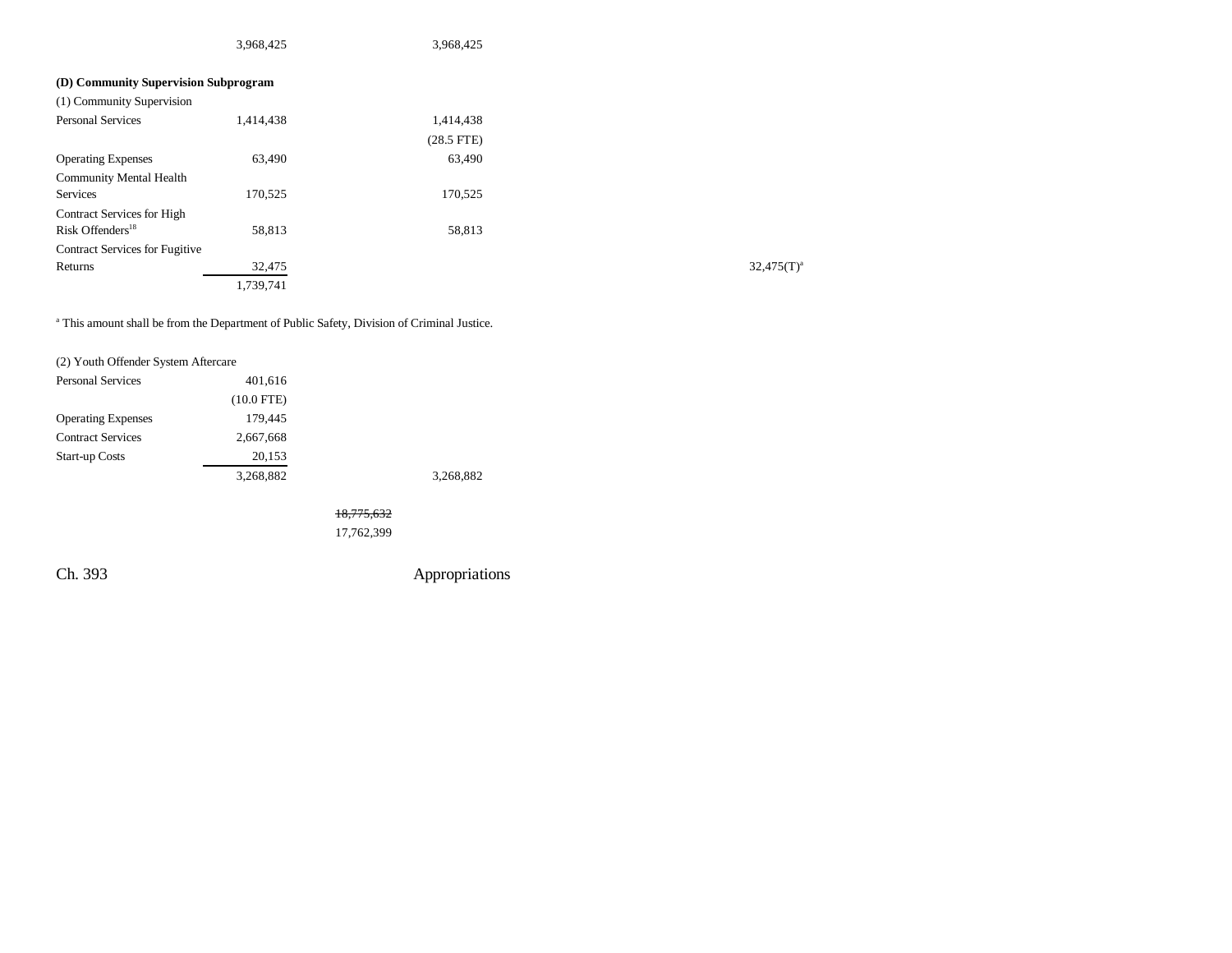|                                           |                                      |              |              | APPROPRIATION FROM |                               |                                                |                             |    |                                              |                                |
|-------------------------------------------|--------------------------------------|--------------|--------------|--------------------|-------------------------------|------------------------------------------------|-----------------------------|----|----------------------------------------------|--------------------------------|
|                                           | <b>ITEM &amp;</b><br><b>SUBTOTAL</b> |              | <b>TOTAL</b> |                    | <b>GENERAL</b><br><b>FUND</b> | <b>GENERAL</b><br><b>FUND</b><br><b>EXEMPT</b> | <b>CASH</b><br><b>FUNDS</b> |    | <b>CASH</b><br><b>FUNDS</b><br><b>EXEMPT</b> | <b>FEDERAL</b><br><b>FUNDS</b> |
|                                           | $\mathbb{S}$                         | $\mathbb{S}$ |              | \$                 |                               | $\mathbb{S}$                                   | \$                          | \$ |                                              | \$                             |
|                                           |                                      |              |              |                    |                               |                                                |                             |    |                                              |                                |
|                                           |                                      |              |              |                    |                               |                                                |                             |    |                                              |                                |
| (6) PAROLE BOARD                          |                                      |              |              |                    |                               |                                                |                             |    |                                              |                                |
| <b>Personal Services</b>                  |                                      | 725,218      |              |                    |                               |                                                |                             |    |                                              |                                |
|                                           | $(13.5$ FTE)                         |              |              |                    |                               |                                                |                             |    |                                              |                                |
| <b>Operating Expenses</b>                 |                                      | 102,004      |              |                    |                               |                                                |                             |    |                                              |                                |
| <b>Contract Services</b>                  |                                      | 6,692        |              |                    |                               |                                                |                             |    |                                              |                                |
|                                           |                                      |              | 833,914      |                    | 833,914                       |                                                |                             |    |                                              |                                |
| (7) CORRECTIONAL INDUSTRIES <sup>19</sup> |                                      |              |              |                    |                               |                                                |                             |    |                                              |                                |
| <b>Personal Services</b>                  | 7,025,239                            |              |              |                    |                               |                                                |                             |    |                                              |                                |
|                                           | $(159.8$ FTE)                        |              |              |                    |                               |                                                |                             |    |                                              |                                |
| <b>Operating Expenses</b>                 | 4,897,578                            |              |              |                    |                               |                                                |                             |    |                                              |                                |
| <b>Raw Materials</b>                      | 15,347,828                           |              |              |                    |                               |                                                |                             |    |                                              |                                |
| Inmate Pay                                | 2,086,702                            |              |              |                    |                               |                                                |                             |    |                                              |                                |
| Capital Outlay                            | 1,406,200                            |              |              |                    |                               |                                                |                             |    |                                              |                                |
| Lease Purchase                            | 1,449,056                            |              |              |                    |                               |                                                |                             |    |                                              |                                |
| <b>Indirect Cost Assessment</b>           |                                      | 489,758      |              |                    |                               |                                                |                             |    |                                              |                                |
|                                           |                                      |              | 32,702,361   |                    |                               |                                                |                             |    | 32,702,361 <sup>a</sup>                      |                                |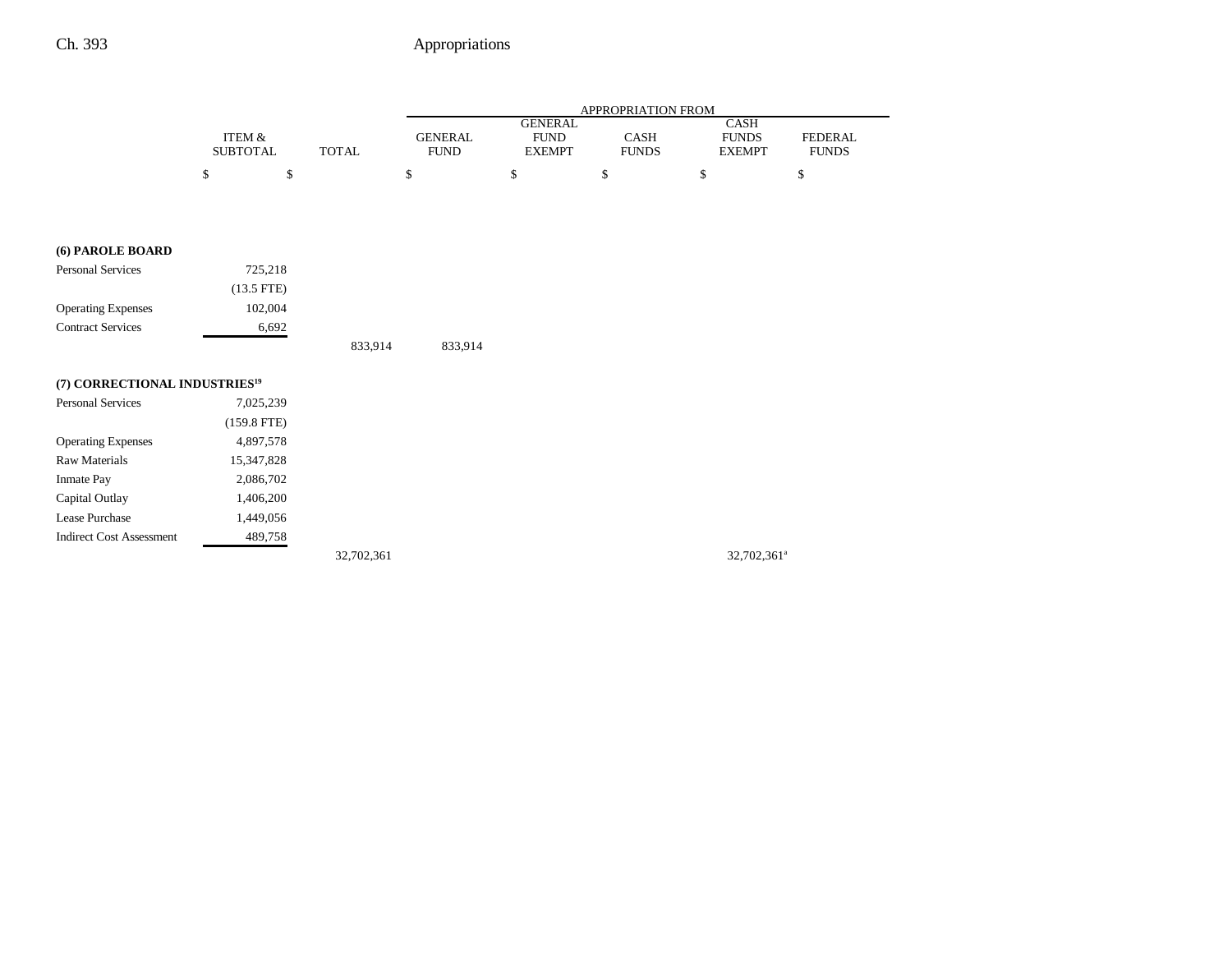<sup>a</sup> Of this amount, \$18,761,714(T) is estimated to be from sales to other state agencies, \$8,573,687 is estimated to be from sales to non-state entities, \$5,216,960(T) is estimated to be from the Department of Revenue for the purchase of license plates, and \$150,000 is estimated to be from the Land Improvement Fund.

#### **(8) CANTEEN OPERATION**

| <b>Personal Services</b>        | 928,200      |           |                     |
|---------------------------------|--------------|-----------|---------------------|
|                                 | $(23.7$ FTE) |           |                     |
| <b>Operating Expenses</b>       | 8,548,477    |           |                     |
| <b>Inmate Pay</b>               | 34,986       |           |                     |
| <b>Indirect Cost Assessment</b> | 74.583       |           |                     |
| <b>Start-up Costs</b>           | 16,930       |           |                     |
|                                 |              | 9,603,176 | $9,603,176^{\circ}$ |

<sup>a</sup> This amount shall be from sales revenues earned by the Canteen Operation.

#### **TOTALS PART II**

| $(CORRECTIONS)^{5,6,20}$ | <del>\$432.006.172</del> | <del>\$378.294.410</del> | $$11,997,304$ <sup>*</sup> | \$36.724.360 <sup>*</sup> | <del>\$4,990,098</del> |
|--------------------------|--------------------------|--------------------------|----------------------------|---------------------------|------------------------|
|                          |                          |                          | $$12,034,035$ <sup>a</sup> | $$36.639.112^a$           | \$4,825,028            |

<sup>a</sup> Of these amounts,  $\frac{$26,658,128}{$26,618,795}$  contains a (T) notation.

**FOOTNOTES** -- The following statements are referenced to the numbered footnotes throughout section 2.

5 (Governor lined through this provision. See L. 99, p. 2245.)

6 All Departments, Totals -- The General Assembly requests that copies of all reports requested in other footnotes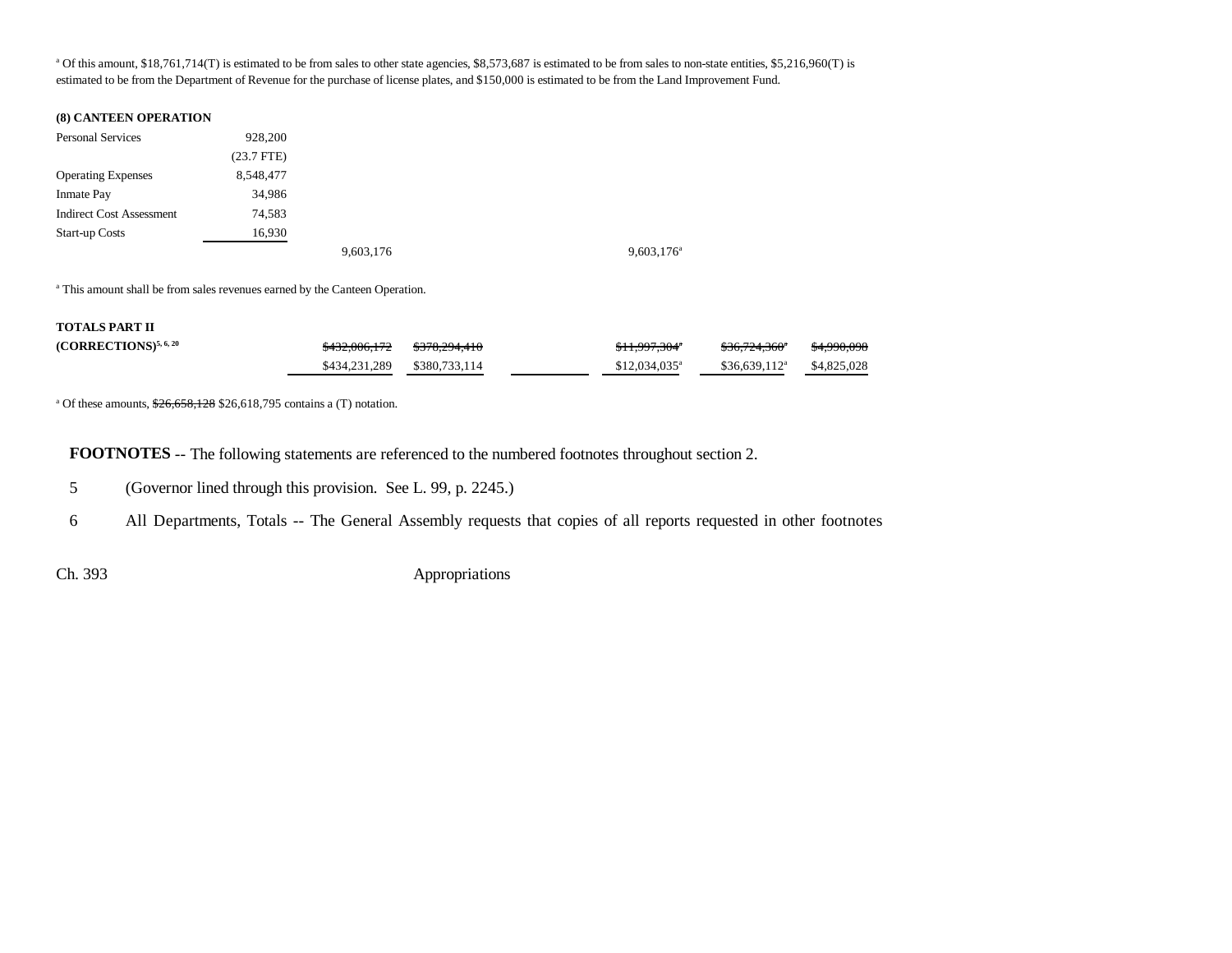|                 |              | APPROPRIATION FROM |               |              |               |              |  |
|-----------------|--------------|--------------------|---------------|--------------|---------------|--------------|--|
|                 |              | CASH<br>GENERAL    |               |              |               |              |  |
| ITEM &          |              | <b>GENERAL</b>     | <b>FUND</b>   | CASH         | <b>FUNDS</b>  | FEDERAL      |  |
| <b>SUBTOTAL</b> | <b>TOTAL</b> | <b>FUND</b>        | <b>EXEMPT</b> | <b>FUNDS</b> | <b>EXEMPT</b> | <b>FUNDS</b> |  |
| ¢               |              |                    |               |              |               |              |  |

contained in this act be delivered to the Joint Budget Committee and the majority and minority leadership in each house of the General Assembly. Each principal department of the state shall produce its rules and regulations in an electronic format that is suitable for public access through electronic means. Such rules and regulations in such format shall be submitted to the Office of Legislative Legal Services for publishing on the Internet. It is the intent of the General Assembly that this be done within existing resources.

- 7(Governor lined through this provision. See L. 99, p. 2245.)
- 8 Department of Corrections, Management, Executive Director's Office Subprogram; Department of Human Services, Division of Youth Corrections, and Health and Rehabilitation Services, Alcohol and Drug Abuse Division; Judicial Department, Probation and Related Services; and Department of Public Safety, Division of Criminal Justice -- It is the intent of the General Assembly that state criminal justice agencies involved in multi-agency programs requiring separate appropriations to each agency designate one lead agency to be responsible for submitting a comprehensive annual budget request for such programs to the Joint Budget Committee. Each agency must still submit its portion of such request with its own budget document.
- 9 (Governor lined through this provision. See L. 99, p. 2245.)
- 10 Department of Corrections, Management, Jail Backlog Subprogram, Payments to House State Prisoners in Private Facilities -- It is the intent of the General Assembly that the appropriations made for payments to private facilities housing state inmates be used exclusively for per diem payments. The Department is not authorized to withhold funds from the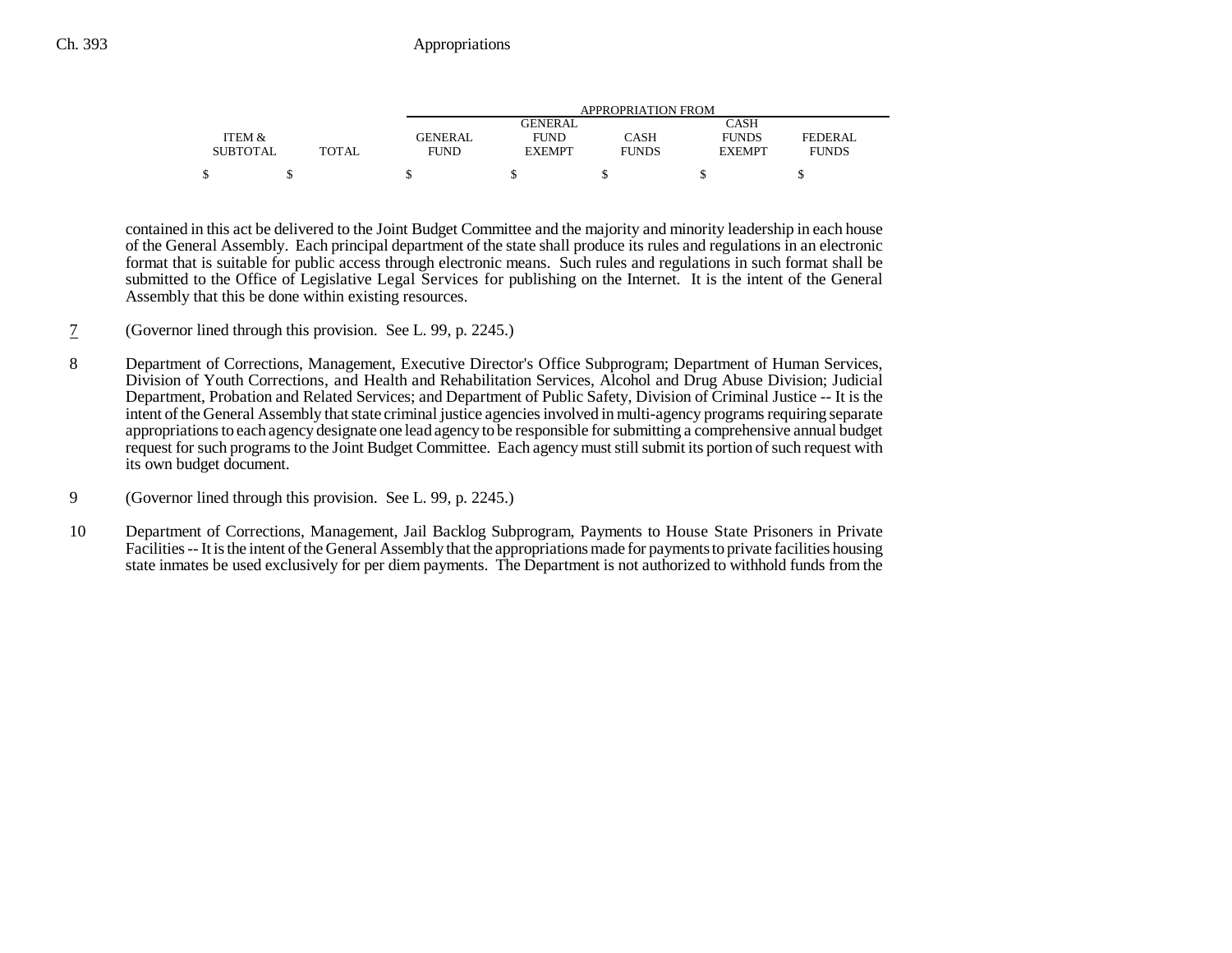per diem payments to cover major medical expenses incurred by state inmates assigned to private facilities. Appropriations made in the medical services subprogram are deemed to be sufficient to cover major medical expenses incurred by state inmates held in both state and private facilities.

- 11 (Governor lined through this provision. See L. 99, p. 2246.)
- 12 (Governor lined through this provision. See L. 99, p. 2246.)
- 13 Department of Corrections, Institutions, Medical Services Subprogram, Purchase of Inpatient Services From Other Medical Facilities; and Purchase of Outpatient Services From Other Medical Facilities -- It is the intent of the General Assembly that the Department be permitted to transfer funds between the inpatient and outpatient purchase of services line items so that it may manage the provision of such services to inmates without having to seek specific transfer authority from the General Assembly. The Department is requested to report to the Joint Budget Committee in its annual budget document the total expenditure of these funds, including transfers between line items.
- 14(Governor lined through this provision. See L. 99, p. 2246.)
- 15 (Governor lined through this provision. See L. 99, p. 2246.)
- 16 Department of Corrections, Inmate Programs, Education Subprogram, Offender Re-employment Center -- It is the intent of the General Assembly that no General Fund dollars will be used for the Offender Re-employment Center and that the Department use funds received as gifts, grants, and donations for this center. Of the amount appropriated in this line, up to \$94,000 may be used for the acquisition of leased space notwithstanding the provisions outlined in headnote number 7 with regard to leased space.
- 17 Department of Corrections, Inmate Programs, Drug and Alcohol Treatment Subprogram, Alcohol Treatment Program; and Drug Treatment Program -- It is the intent of the General Assembly that the Department of Corrections be allowed to transfer funds, as necessary, between the alcohol abuse treatment programs line item and the drug abuse treatment programs line item. The Department is requested to report in its annual budget submission to the Joint Budget Committee the amounts transferred between these line items and the total expenditures for each program.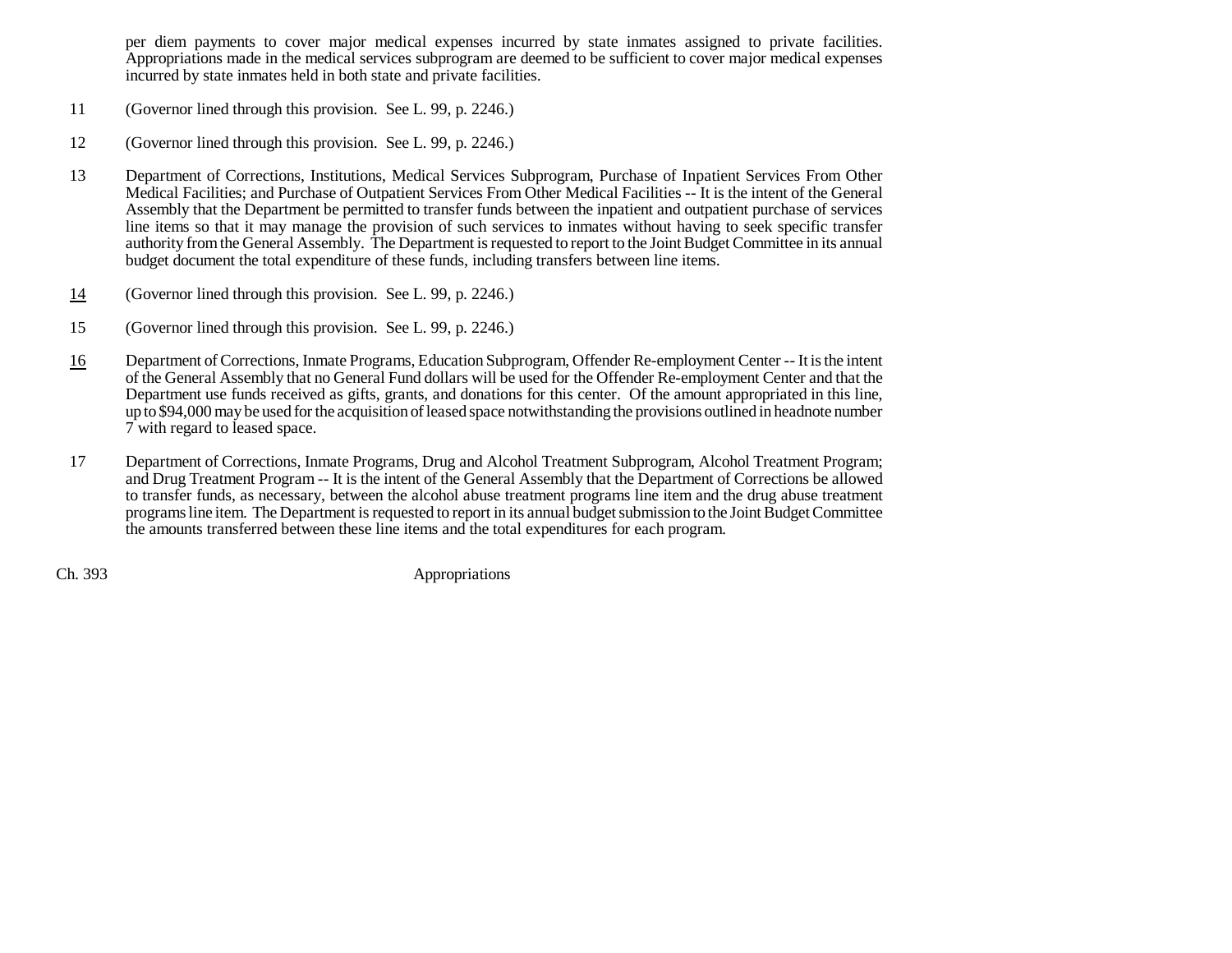|                 |       | APPROPRIATION FROM |               |              |               |              |  |
|-----------------|-------|--------------------|---------------|--------------|---------------|--------------|--|
|                 |       |                    | GENERAL       |              | CASH          |              |  |
| ITEM &          |       | <b>GENERAL</b>     | <b>FUND</b>   | CASH         | <b>FUNDS</b>  | FEDERAL      |  |
| <b>SUBTOTAL</b> | TOTAL | <b>FUND</b>        | <b>EXEMPT</b> | <b>FUNDS</b> | <b>EXEMPT</b> | <b>FUNDS</b> |  |
|                 |       |                    |               |              |               |              |  |

- 18 Department of Corrections, Community Services, Community Supervision Subprogram, Community Supervision, Contract Services for High Risk Offenders -- The Department of Corrections is requested to submit a report to the Joint Budget Committee by July 31, 2000, outlining the results of utilizing global positioning satellite devices and electronic paging devices to track high risk offenders in the Community Supervision Division during FY 1999-2000.
- 19 Department of Corrections, Correctional Industries; and Department of Revenue, Motor Vehicle Division -- The Department of Corrections is requested to submit to the Joint Budget Committee quarterly reports which outline the license plate production level, by type, for the preceding quarter, as well as an estimate of the next quarter's anticipated production level as compared to actual orders received. The Department of Revenue is requested to submit to the Joint Budget Committee quarterly reports which outline the license plate inventory on hand, by county, as of the end of each quarter, as well as the estimated license plate demand of each county for the next quarter. The Department of Revenue should seek approval from the Information Management Commission before proceeding with implementation of an automated inventory system.
- 20 Department of Corrections; Department of Education; Department of Human Services; Department of Public Health and Environment; and Department of Public Safety, Totals -- The General Assembly has included an inflationary increase for food and medical expenses in FY 1999-2000. These increases are provided separately from any reductions to the Department's operating budget.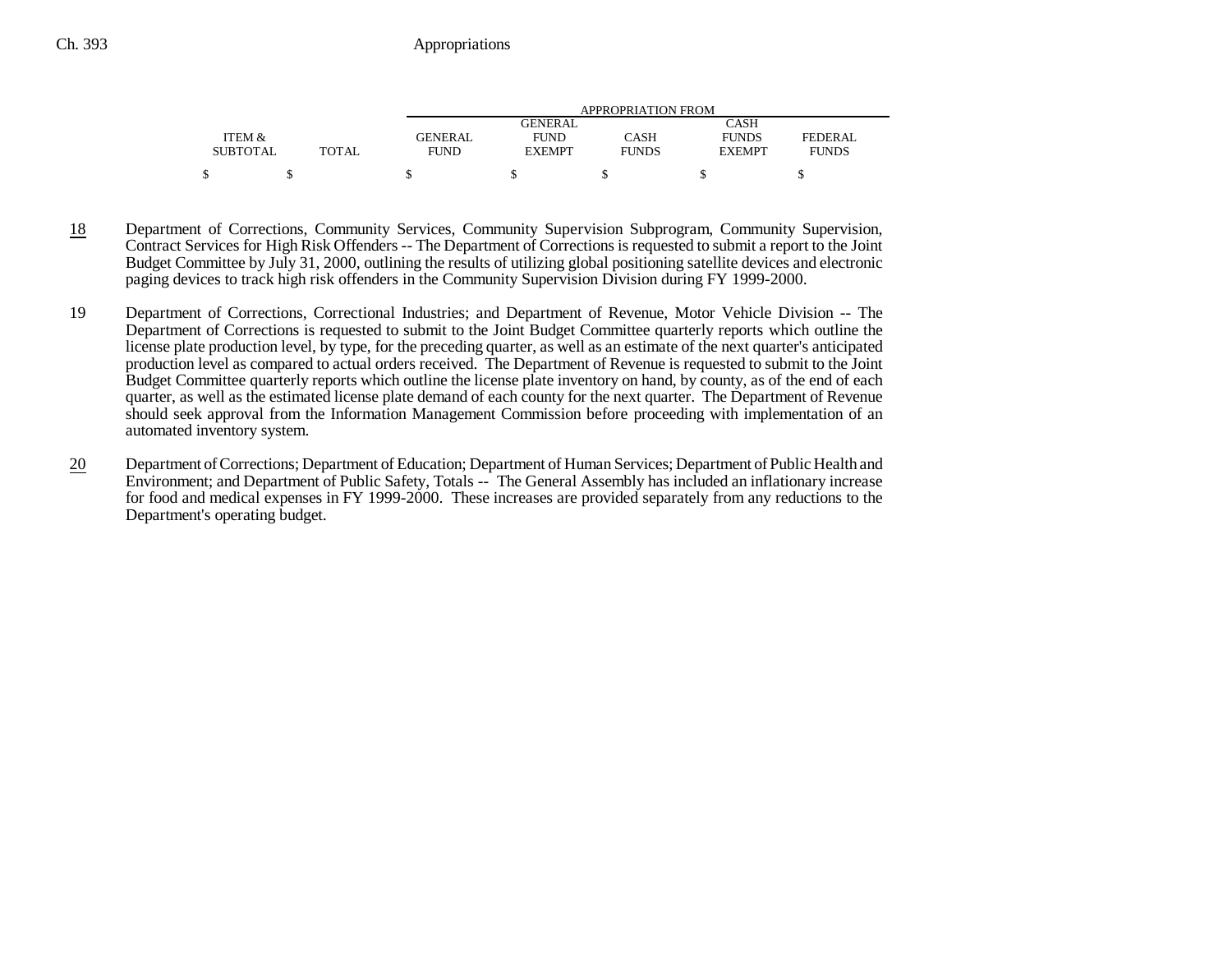## **SECTION 2.** Part II (2)(C) and the affected totals of section 2 of chapter 336, Session Laws of Colorado 1998, as amended by section 1 of chapter 343, Session Laws of Colorado 1999, are amended to read:

#### Section 2. **Appropriation.**

### **PART II DEPARTMENT OF CORRECTIONS**

| (2) INSTITUTIONS                    |                 |                         |
|-------------------------------------|-----------------|-------------------------|
| (C) Housing and Security Subprogram |                 |                         |
| <b>Personal Services</b>            | 76,703,069      |                         |
|                                     | 76,078,581      |                         |
|                                     | $(2,078.9$ FTE) |                         |
| <b>Operating Expenses</b>           | 1,117,546       |                         |
| <b>Start-up Costs</b>               | 25,776          |                         |
|                                     | 77,846,391      | 77,846,391 <sup>*</sup> |
|                                     | 77,221,903      | 77,221,903 <sup>a</sup> |

<sup>a</sup> In addition to the funding provided in this line item, it is the intent of the General Assembly that the Department of Corrections utilize the \$43,633 General Fund appropriations contained in Sections 17-1-118 (1)(c) and 17-1-120 (2)(b), C.R.S. for these purposes.

## 202,139,567

201,515,079

| <b>TOTALS PART II</b><br>$(CORRECTIONS)^{4,5}$ | <del>\$399,779,855</del> | <del>\$349,426,412</del> | $$10,483,560^{\circ}$ | $$34,879,785$ <sup>a</sup> | \$4,990,098 |
|------------------------------------------------|--------------------------|--------------------------|-----------------------|----------------------------|-------------|
| Ch. 393                                        |                          | Appropriations           |                       |                            |             |